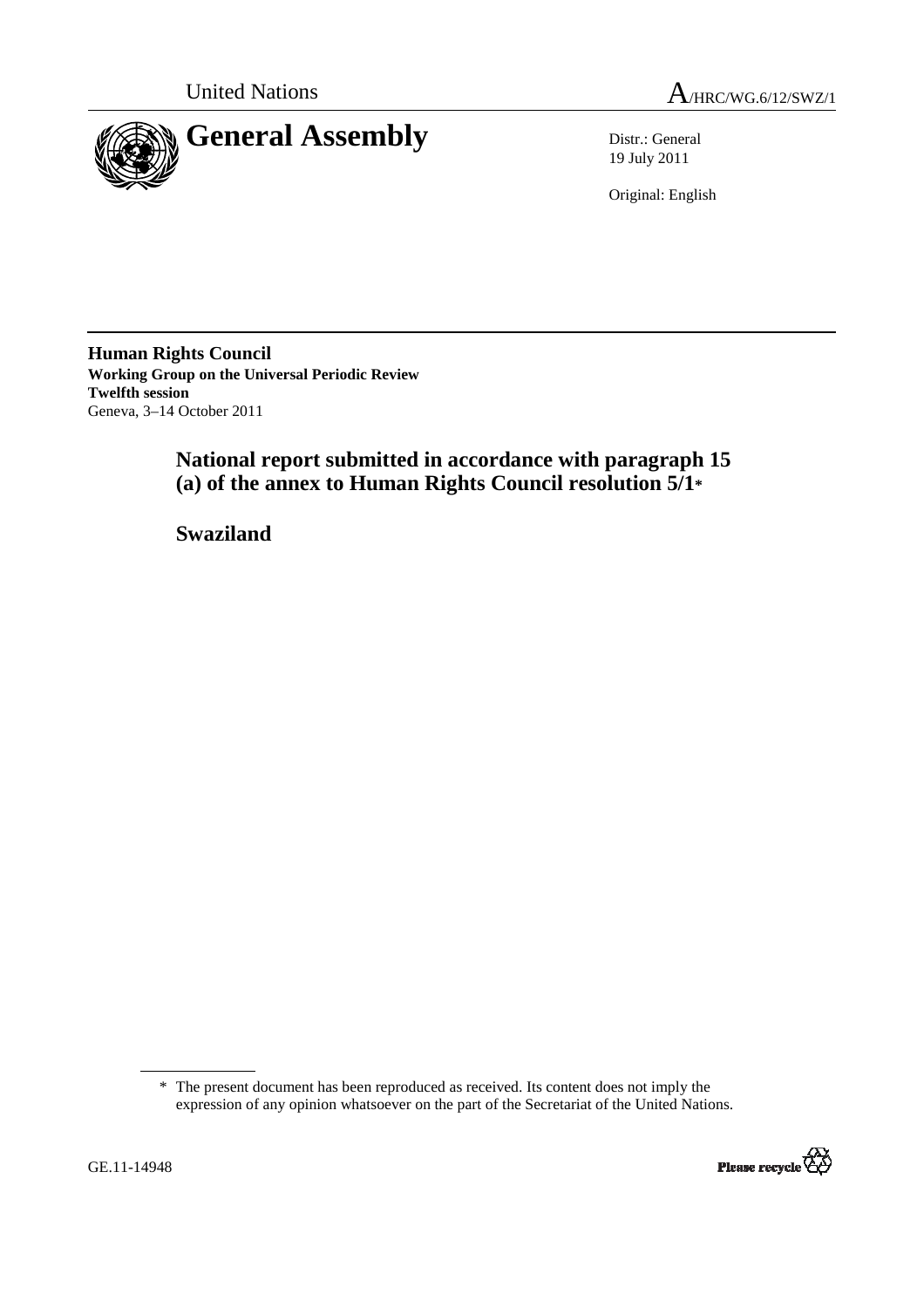## **List of acronyms**

- 1. ACHPR African Charter on Human and Peoples Rights
- 2. ACRWC African Charter on the Rights of the Child
- 3. ANC Antenatal Care
- 4. CARMMS Campaign for Accelerated Reduction of Maternal Mortality in Swaziland
- 5. CEDAW Convention on the Elimination of all Forms of Discrimination Against Women
- 6. CMAC Conciliation, Mediation and Arbitration Commission
- 7. CP&E Criminal Procedure and Evidence Act
- 8. CRC Convention on the Rights of the Child
- 9. CSO Central Statistical Office
- 10. DHS Demographic and Health Survey
- 11. DOTS Directly Observed Treatment Short Course
- 12. DSW Department of Social Welfare
- 13. EMSI Education Management Information System
- 14. FAR Fiscal Adjustment Roadmap
- 15. FPE Free Primary Education
- 16. HMCS His Majesty's Correctional Services
- 17. IE Inclusive Education
- 18. ILO International Labour Organization
- 19. IRS Indoor Residual Spray
- 20. ICCPR International Covenant on Civil and Political Rights
- 21. ICESCR International Covenant on Economic, Social and Cultural Rights
- 22. JSC Judicial Service Commission
- 23. MDG Millennium Development Goals
- 24. MICS Multi Indicator Cluster Survey
- 25. NERCHA National Emergency Response Council to HIV and Aids
- 26. NCD Non-Communicable Diseases
- 27. NCP Neighborhood Care Points
- 28. OAG Old Age Grant
- 29. OVC Orphaned and Vulnerable Children
- 30. PRSAP Poverty Reduction Strategic and Action Plan
- 31. PMTCT Prevention of Mother to Child Transmission
- 32. RSPS Royal Swaziland Police Service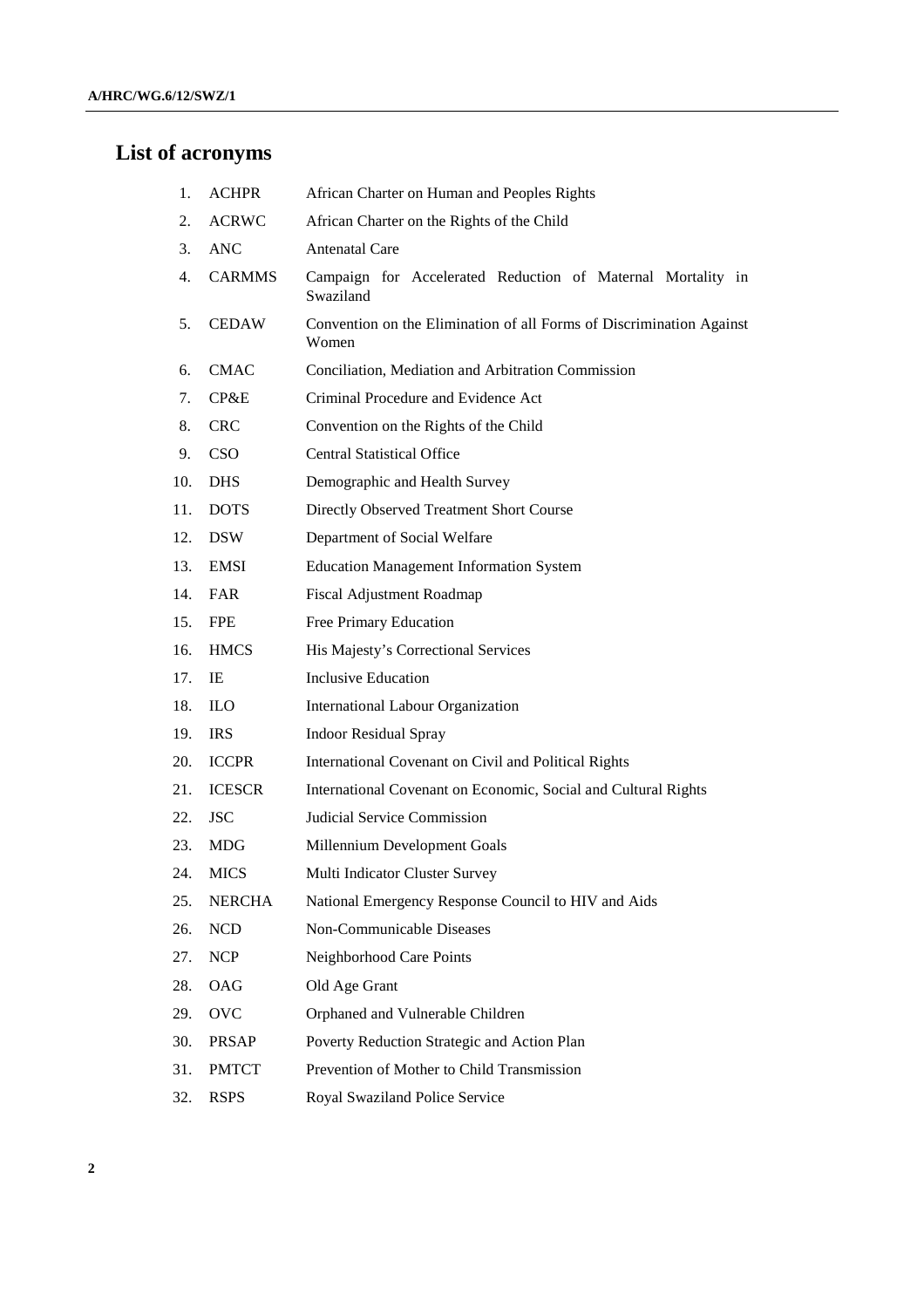- 33. SACU Southern African Customs Union
- 34. STA Suppression of Terrorism Act
- 35. SWAGAA Swaziland Action Group Against Abuse
- 36. SHIES Swaziland Household Income and Expenditure Study
- 37. Swazi VAC Swaziland Vulnerability Assessment Committee
- 38. SNL Swazi Nation Land
- 39. TDL Title Deed Land
- 40. *Tinkhundla* Constituencies
- 41. TB Tuberculosis
- 42. UDHR Universal Declaration of Human Rights
- 43. USDF Umbutfo Swaziland Defence Force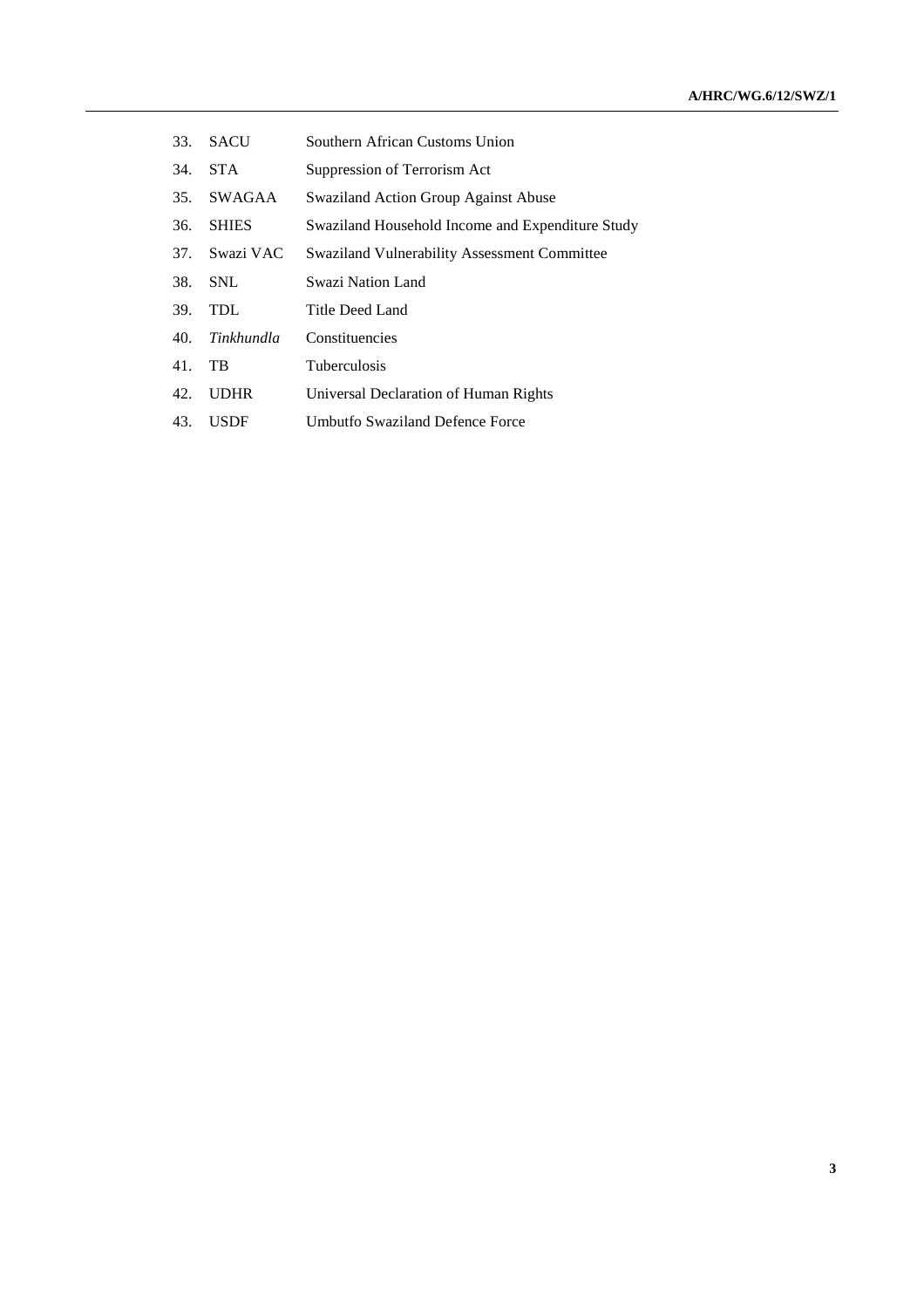### **A/HRC/WG.6/12/SWZ/1**

# Contents

|     |           | Paragraphs  | Page    |
|-----|-----------|-------------|---------|
| I.  |           | $1 - 3$     | 5       |
| П.  |           | $4 - 24$    | 5       |
|     | А.        | $4 - 16$    | 5       |
|     | <b>B.</b> | $17 - 20$   | 7       |
|     | C.        | 21          | 7       |
|     | D.        | $22 - 23$   | 8       |
|     | Е.        | $24 - 25$   | $\,8\,$ |
| Ш.  |           | $26 - 83$   | 8       |
|     | А.        | $26 - 30$   | $\,8\,$ |
|     | Β.        | $31 - 40$   | 9       |
|     | C.        | $41 - 46$   | 10      |
|     | D.        | $47 - 49$   | 11      |
|     | Е.        | $50 - 55$   | 12      |
|     | F.        | $56 - 59$   | 12      |
|     | G.        | $60 - 62$   | 13      |
|     | H.        | $63 - 66$   | 14      |
|     | L.        | $67 - 71$   | 14      |
|     | J.        | $72 - 74$   | 15      |
|     | Κ.        | $75 - 77$   | 15      |
|     | L.        | $78 - 80$   | 16      |
|     | M.        | $81 - 83$   | 16      |
| IV. |           | $84 - 104$  | 16      |
|     | А.        | $84 - 93$   | 16      |
|     | Β.        | $94 - 104$  | 18      |
| V.  |           | $105 - 111$ | 19      |
| VI. |           | 112         | 20      |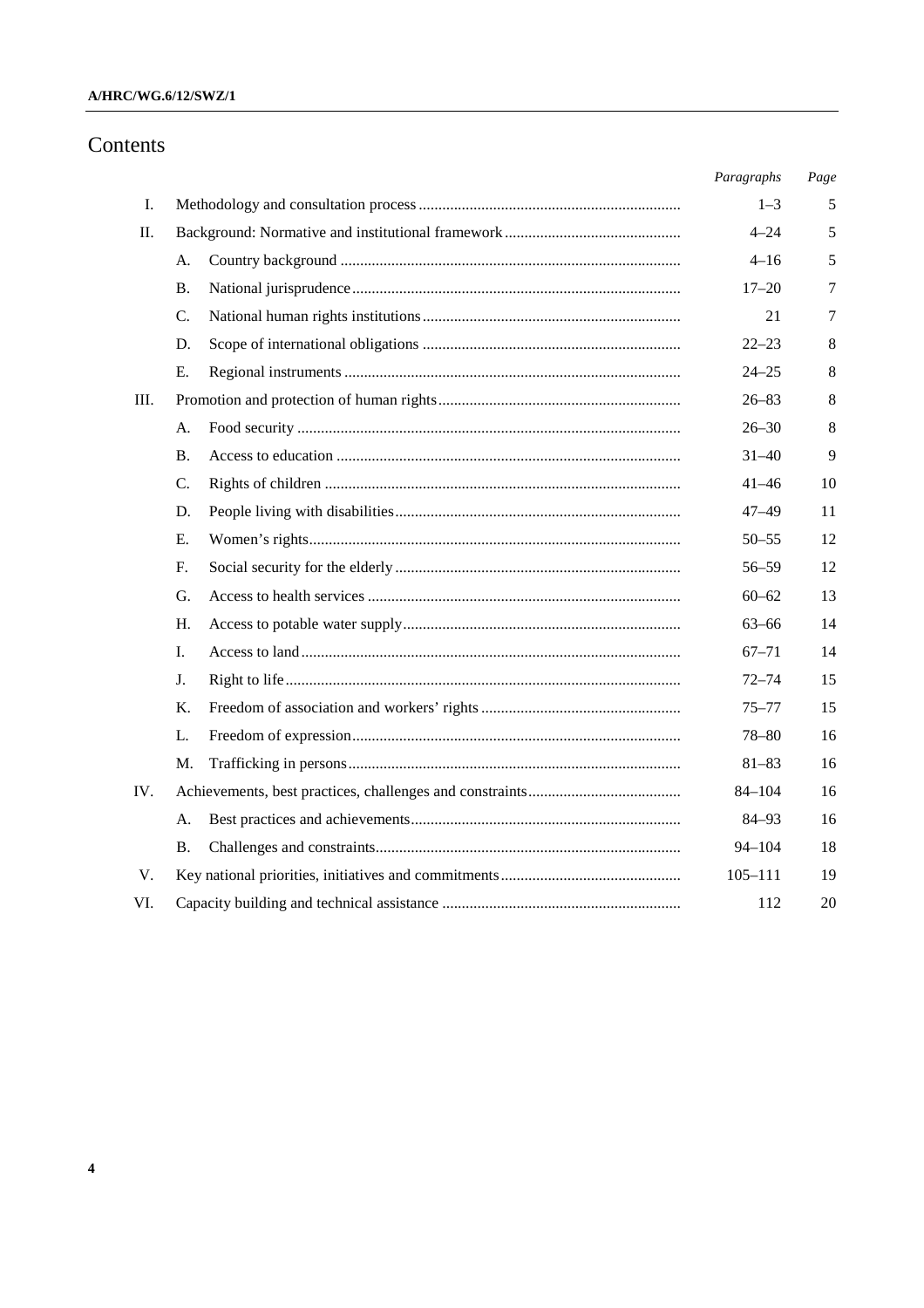# **I. Methodology and consultation process**

1. Swaziland established a National Steering Committee responsible for coordinating an inter-ministerial effort towards the preparation of the national report submitted for periodic review to the United Nations Human Rights Council. The Committee comprised of Ministries whose mandate implicates human rights issues as well as representatives of Civil Society Organizations.

2. The Ministry of Justice and Constitutional Affairs coordinated the operations of the Committee. A draft report was prepared and compiled by the Ministry of Justice based on information and data received from all Government Ministries and information from research conducted by other relevant stakeholders.

3. National consultative meetings were held with relevant stakeholders to make comments, suggestions and recommendations to the draft of the report. Stakeholders contributions were integrated into this report.

# **II. Background: Normative and institutional framework**

### **A. Country background**

4. The Kingdom of Swaziland is situated in the south east of the Southern African region. It is the smallest country in the region with a total geographical area of 17,364 square kilometres and is one of two kingdoms in the region. Swaziland is completely landlocked, surrounded on the north, west and south by the Republic of South Africa and bordered by Mozambique to the east. The Kingdom is a former British protectorate – having being declared as such on 7 August 1903 – and gained her independence on  $6<sup>th</sup>$ September 1968 under the leadership of King Sobhuza II.

5. Swaziland is a monarchy whose current head of State is His Majesty King Mswati III who ascended to the throne on 25 April 1986.

6. According to the 2007 Population and Housing Census, Swaziland's current population is 1018 449 inhabitants, comprising 481,428 males and 537,021 females. In terms of the characteristics of the population, it is very young with 39.6% being below the age of 15 years, 52% being below the age of 20 years and less than 4% being 65 years or above. 793,156 people reside in rural areas and the urban population comprises of 225,293 inhabitants.

7. The Constitution of Swaziland Act No. 001/2005 (the Constitution) came into force on 26 July 2005. The Constitution is the supreme law of the land. The Constitution provides for three organs of Government: the Executive, a bicameral Legislature and the Judiciary.

8. The executive authority of Swaziland vests in His Majesty the King and He may exercise that authority either directly or through the Cabinet or a Minister. The Cabinet consists of the Prime Minister, the Deputy Prime Minister and Ministers. The King appoints the Prime Minister, from among members of the House of Assembly, acting on the advice of the King's Advisory Council (*Liqoqo*). The other members of the Cabinet are appointed by the King, on the advice of the Prime Minister, from both chambers of Parliament.

9. The Parliament of Swaziland is a bicameral chamber consisting of a Senate and a House of Assembly. Swaziland practices a *tinkhundla*-based Electoral system of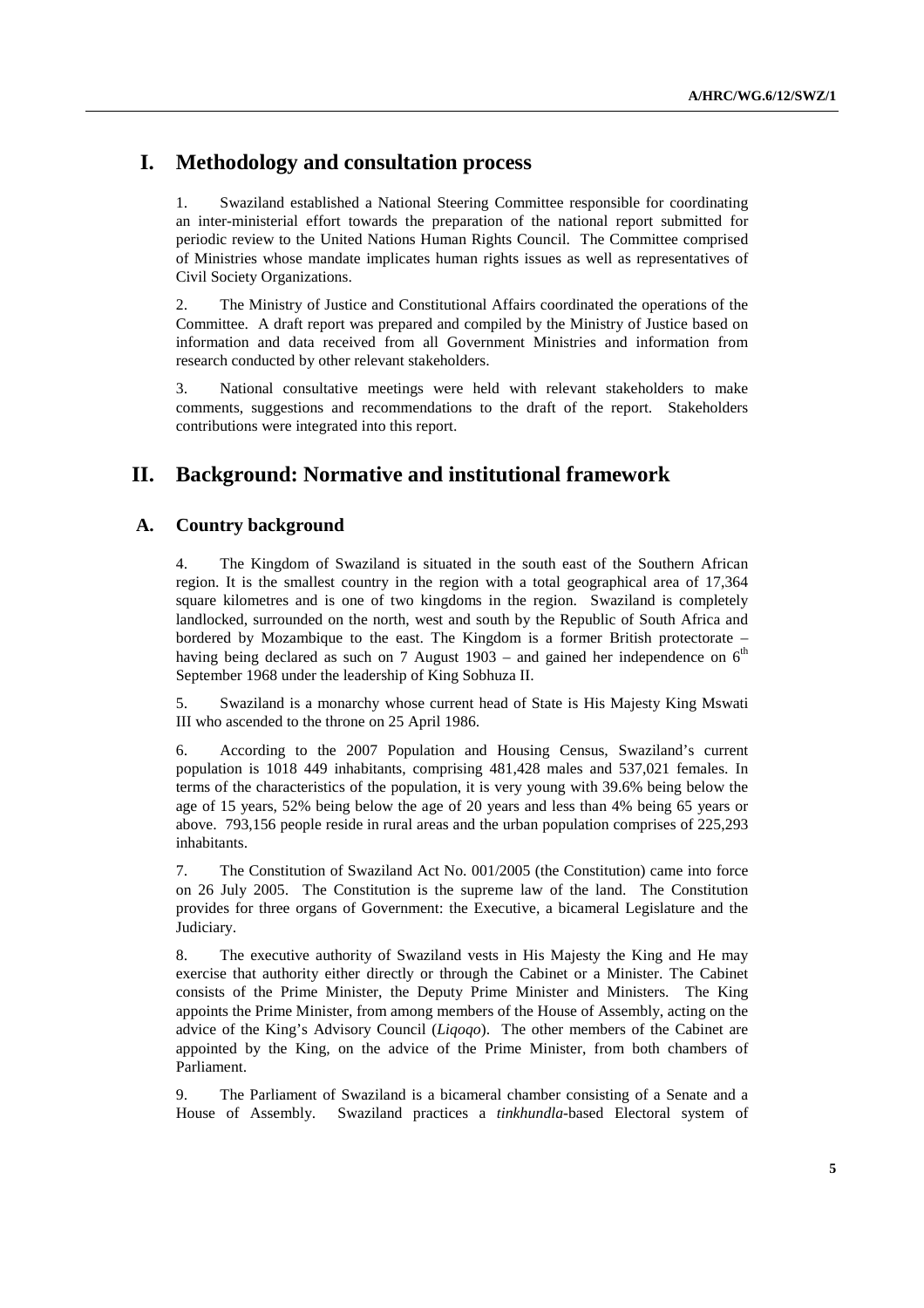Government. Section 79 of the Constitution provides that the *tinkhundla* system is a democratic and participatory system which emphasizes devolution of power from central government to *tinkhundla* (constituencies) areas and individual merit as a basis for election or appointment to public office.

10. Section 94(1) of the Constitution states that the Senate shall consist of not more than thirty one members. Currently, the Senate consists of thirty members. Ten Senators, at least half of whom must be female, are elected by members of the House so as to represent a cross-section of Swazi Society. Twenty Senators, at least eight of whom must be female, are appointed by the King acting in His discretion after consultation with such bodies as He may deem appropriate.

11. In terms of section 95(1) of the Constitution the House of Assembly shall consist of a maximum of seventy six members. The House currently consists of sixty-six members, fifty-five of whom were elected from *tinkhundla* areas serving as constituencies and ten members were nominated by the King. The sixty-sixth member is the Speaker of the House who was elected from outside the House as sanctioned by section 102 of the Constitution.

12. The last General Elections were held in September 2008. The voting age is 18 years, based on the 2007 census the number of people who were eligible to vote in those elections was 536,504. According to the Elections and Boundaries Commission National Elections Report 349,507 people registered to vote. The number of registered voters constituted 65% of eligible voters and the voter turnout was 201,339 which is 58% of the registered voters.

13. In terms of section 138 of the Constitution the judiciary shall be independent and subject only to the Constitution. The country's judiciary comprises of Courts of general jurisdiction: the Supreme Court, High Court and Magistrates Courts. In addition there is the Industrial Court of Appeal and Industrial Court which are specialist tribunals whose jurisdiction is confined to Labour disputes. The judges of the superior courts (Supreme and High Courts) and the specialist tribunals are appointed by the King on the advice of the Judicial Service Commission (JSC) and Magistrates are appointed by the JSC. Further there are Swazi Courts which administer Swazi law and custom.

The law of Swaziland consists of Statutory Law, Roman Dutch Common Law as applicable to Swaziland since 22 February 1907 and the principles of Swazi customary law (Swazi Law and Custom). The country therefore operates a dual legal system comprising of Statutory Law and the Common Law on the one hand and Swazi Law and Custom on the other hand. The Swazi Courts Act states that the courts' jurisdiction is limited to cases where all the disputants are Swazis and they consent to the jurisdiction of the court. There is no right to legal representation in the Swazi Courts but parties who want legal representation are entitled to apply for the case to be transferred to the courts of general jurisdiction.

15. Chapter III of the Constitution (the bill of rights) protects and promotes Fundamental Rights and Freedoms. The rights guaranteed by the Constitution are drawn from the Universal Declaration of Human Rights (UDHR), the International Covenant on Civil and Political Rights (ICCPR), the International Covenant on Economic, Social and Cultural Rights (ICESCR), the Convention on the Rights of the Child (CRC), the Convention on the Elimination of All Forms of Discrimination Against Women (CEDAW) the African Charter on Human and Peoples Rights (ACHPR) and the core International Labour Organization (ILO) Conventions. Enjoyment of the Chapter III rights is subject to respect for the rights and freedoms of others and for the public interest.

16. The Constitution provides institutions for redress for persons whose rights have been, are being, or are likely to be contravened. These institutions are the Courts of law and the Commission on Human Rights and Public Administration. Outside of the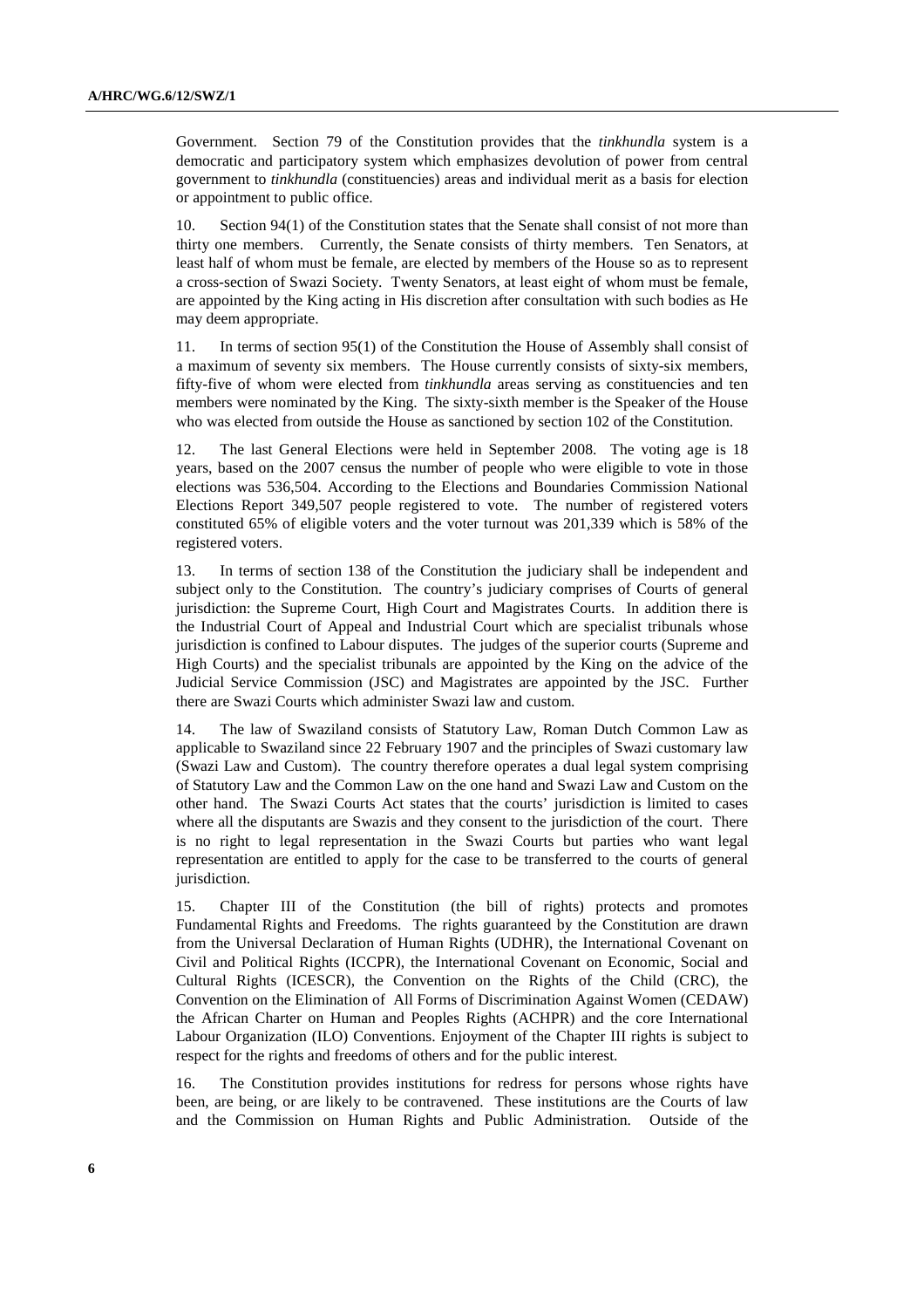Constitution, legislation empowers public officers such as the Labour Commissioner and statutory bodies such as the Conciliation, Mediation and Arbitration Commission (CMAC) to remedy infringement of rights.

### **B. National jurisprudence**

17. *Sphasha Dlamini And Others v The Commissioner of His Majesty's Correctional Services And Another* Civil Case No. 4548/2008. The applicants in that case were friends of an awaiting trial prisoner who sought to visit the detainee in prison. The department of Correctional Services denied them access to the detainee on the ground that Section 16(6)(b) of the Constitution limited access to a detainee to the next-of-kin, legal representative and personal Doctor of that person. The High Court rejected the Commissioner's interpretation of Section 16(6) and held that the categories of persons mentioned in the section make up the standard minimum conditions rather than the exclusive categories of persons who have a right to visit a detainee.

18. *Swaziland National Ex-Miners Workers Association and Another v The Minister of Education And Others* Civil Case No. 335/2009. The applicants were a voluntary association and a natural person. The applicants approached the court for an order directing the Government to provide free primary education to every Swazi as provided for in Section 29(6) of the Constitution. The Court declared that every Swazi child of whatever grade attending primary school is entitled to education free of charge, at no cost and not requiring any contribution from any such child regarding tuition, supply of textbooks, and all inputs that ensure access to education. The court further declared that the Government has the constitutional obligation to provide education free of charge, at no cost, to every child so entitled. In a subsequent case between the same parties, the Supreme Court held that the Government's obligation was dependent on the availability of resources and that the Government's programme of rolling out free primary education incrementally was constitutional.

19. *The Attorney-General v Mary Joyce Doo Aphane* Appeal Case No. 12/2010. In this case the Court struck down legislation (the Deeds Registry Act), which prohibited women married in community of property from registering property in their own names or in the joint names of themselves and their husbands; on the ground that the law violated the right to equality guaranteed by Section 20 of the Constitution. The Court ordered Parliament to enact remedial legislation within 1 year from the date of its order. In compliance with the court order, the Government has tabled a bill amending the Deeds Registry Act.

20. *Sikhumbuzo Masinga v Director of Public Prosecutions And Others* Criminal Case No. 21/2007 concerned the constitutionality of minimum sentence legislation in so far as it applied to children. The Court held that the legislation in so far as it applied to children who were below the age of 18 at the time of commission of the offence was inconsistent with the child's freedom from cruel, inhuman or degrading treatment or punishment protected by section 29(2) read with sections 18(2) and 38(e) of the Constitution.

### **C. National human rights institutions**

21. The Constitution establishes an independent Commission on Human Rights and Public Administration in Section 163. The Commission has powers to investigate complaints concerning alleged violations of fundamental rights and freedoms. The Commission has powers to make findings on human rights complaints against private and public institutions to remedy, correct or reverse instances of human rights violations. In executing its functions the Commission may on its own accord investigate and make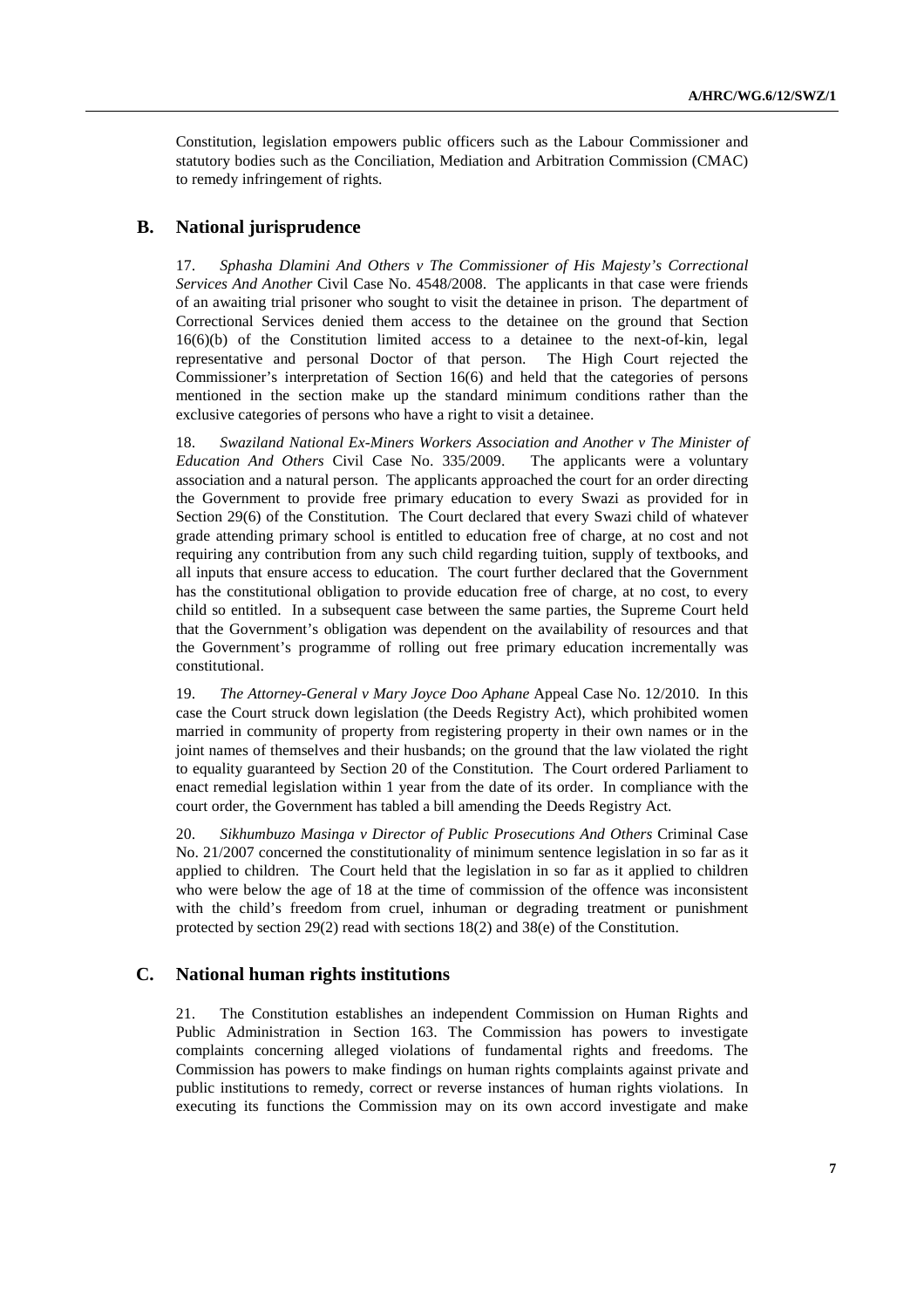findings on a matter on the ground that some person or a body of persons has or may have sustained an injustice. His Majesty King Mswati III appointed the Commission on the  $11<sup>th</sup>$ of September 2009.

#### **D. Scope of international obligations**

22. Swaziland is party to the following International Human Rights Instruments:

#### *Core United Nations Human Rights Treaties*

(a) International Convention on the Elimination of All Forms of Racial Discrimination acceded to on 7 May 1969.

(b) Convention on the Rights of the Child ratified on 6 October 1995.

(c) Convention on the Elimination of All Forms of Discrimination Against Women acceded to on 25 April 2004.

(d) Convention Against Torture and Other Cruel, Inhuman or Degrading Treatment or Punishment acceded to on 25 April 2004.

(e) International Covenant on Economic, Social and Cultural Rights acceded to on 26 June 2004.

(f) International Covenant on Civil and Political Rights acceded to on 26 June 2004.

23. On 25 September 2007 Swaziland signed the Convention on the Rights of People with disabilities. The Constitution requires ratification of international agreements by a resolution of at least two third of the members of Parliament in a joint sitting. The CRPD has been tabled before Parliament for ratification.

#### **E. Regional instruments**

24. Swaziland is party to the following regional instruments:

(a) OAU Convention Governing the Specific Aspects of Refugee Problems in Africa acceded to on 16 January 1989.

(b) African Charter on Human and Peoples Rights acceded to on 15 September 1995.

(c) African Charter on the Rights and Welfare of Children signed on 29 June 1999.

25. In addition Swaziland has ratified the 8 core ILO Conventions.

## **III. Promotion and protection of human rights**

#### **A. Food security**

26. Swaziland is committed to ensuring that all her people have access to adequate quality *food at all times in order for them to live healthy and productive lives.* To this end Swaziland is a signatory to, among others, the Rome Declaration on World Food Security, the Declaration on the World Food Summit, the Maputo Declaration on Agriculture and Food Security in Africa and the Sirte Declaration on the Challenges of Implementing Integrated and Sustainable Development on Agriculture and Water in Africa. Further in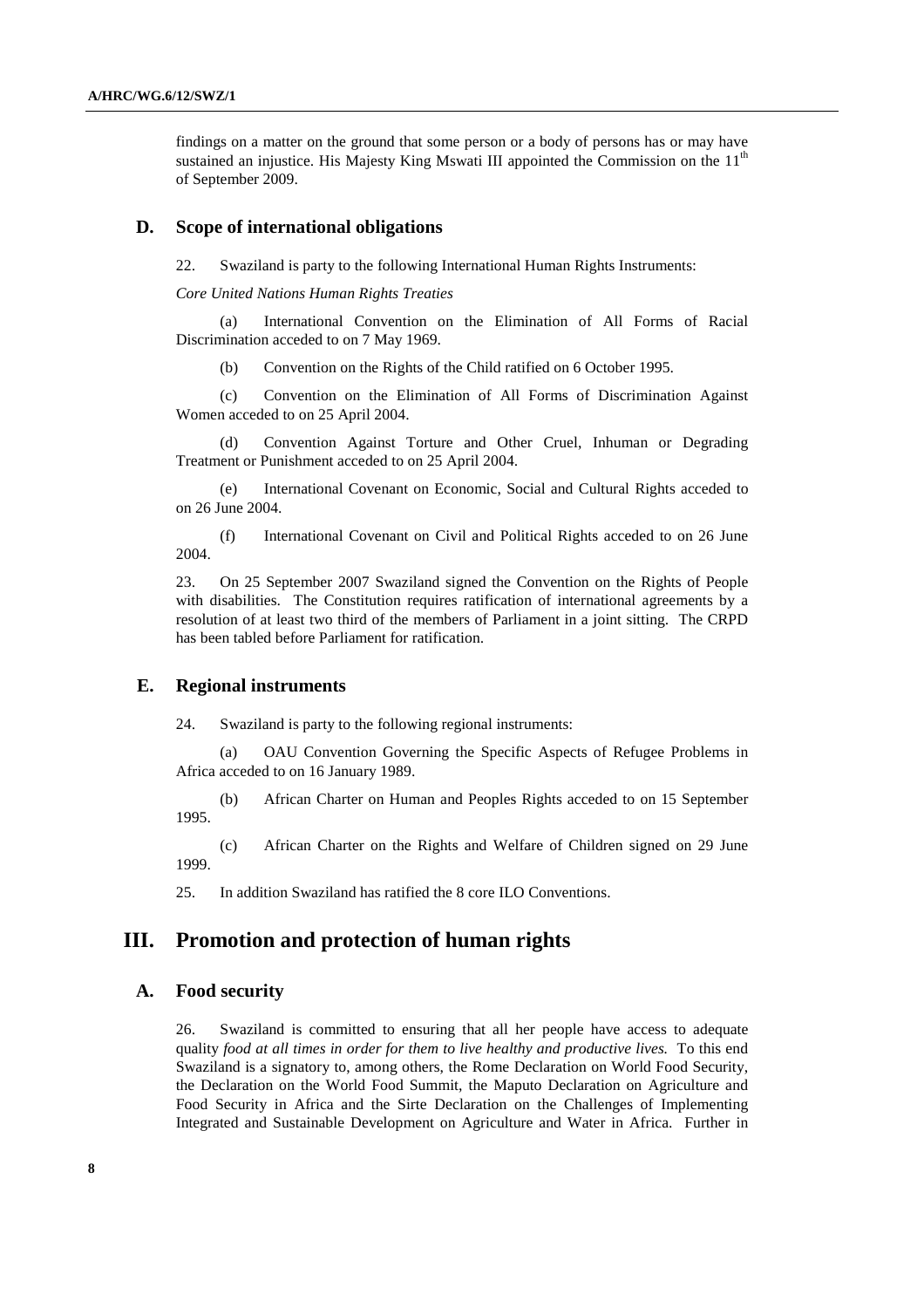2008 Government adopted a Poverty Reduction Strategy and Action Programme (PRSAP), which presents a poverty reduction framework. Food security is one of the pillars of the framework. Between 2008 and 2010, the financial resource allocation from Government sources to the Ministry of Agriculture has increased from about 5% to 8% of the national budget.

27. The food-secure proportion of the population varies from year to year; it is estimated to be between 75 and 80 percent. The annual livelihood and vulnerability assessments carried out by the Swaziland Vulnerability Assessment Committee (Swazi VAC) show a declining trend in food insecurity from 345,012 people in 2007 to 160,989 in 2010. The main causes of the fluctuation in food security are attributable to persistent drought, changes in commodity prices and HIV and AIDS.

28. Production of the staple food crop (maize) has increased by close to 50% in the same period. This growth however is not an indication of surplus production as the levels have been extremely low due to protracted drought.

29. There are sectoral policies that have been developed to increase household and national food security include the following:

(a) National Food Security Policy, which seeks to develop programmes and strategies for food security at National level.

(b) Comprehensive Agriculture Sector Policy, which seeks to streamline all activities, aimed at agricultural promotion in the country.

(c) Livestock Development Policy, which seeks to ensure commercialization of the livestock sub-sector.

(d) Irrigation policy, which seeks to ensure sustainable development and efficient utilization of the country's water resources.

(e) Fisheries Policy, which seeks to promote the development of the fresh water fish industry as the country is landlocked.

(f) Forest policy, which seeks to promote the sustainable use and development of natural and commercial forest resources.

30. National programmes aimed at addressing food insecurity emergencies largely attributable to drought have been driven through the United Nations World Food Programme and the National Disaster Management Agency. Transitory food insecurity has been addressed through the distribution of food hampers to ensure vulnerable households have access to basic commodities such as cereals and pulses.

### **B. Access to education**

31. Section 29(6) of the Constitution provides for the right of children to free education in public primary schools. In 2002 the Government, in a bid to ensure access to education for all children irrespective of their socio-economic status, introduced the Orphaned and Vulnerable Children (OVC) scheme. That scheme involves the Government providing bursaries to OVC in order to make school affordable for them.

32. According to the Swaziland Millennium Development Goals Progress Report, produced by the Ministry of Economic Planning and Development, funding for the OVC initiative has increased from E16 million in 2002 to E123 million in 2010.

33. To further improve access to primary education, the Government introduced the provision of free text and workbooks, free stationery, free exercise books, school furniture, feeding programmes and improved infrastructure. These measures led to an increase in the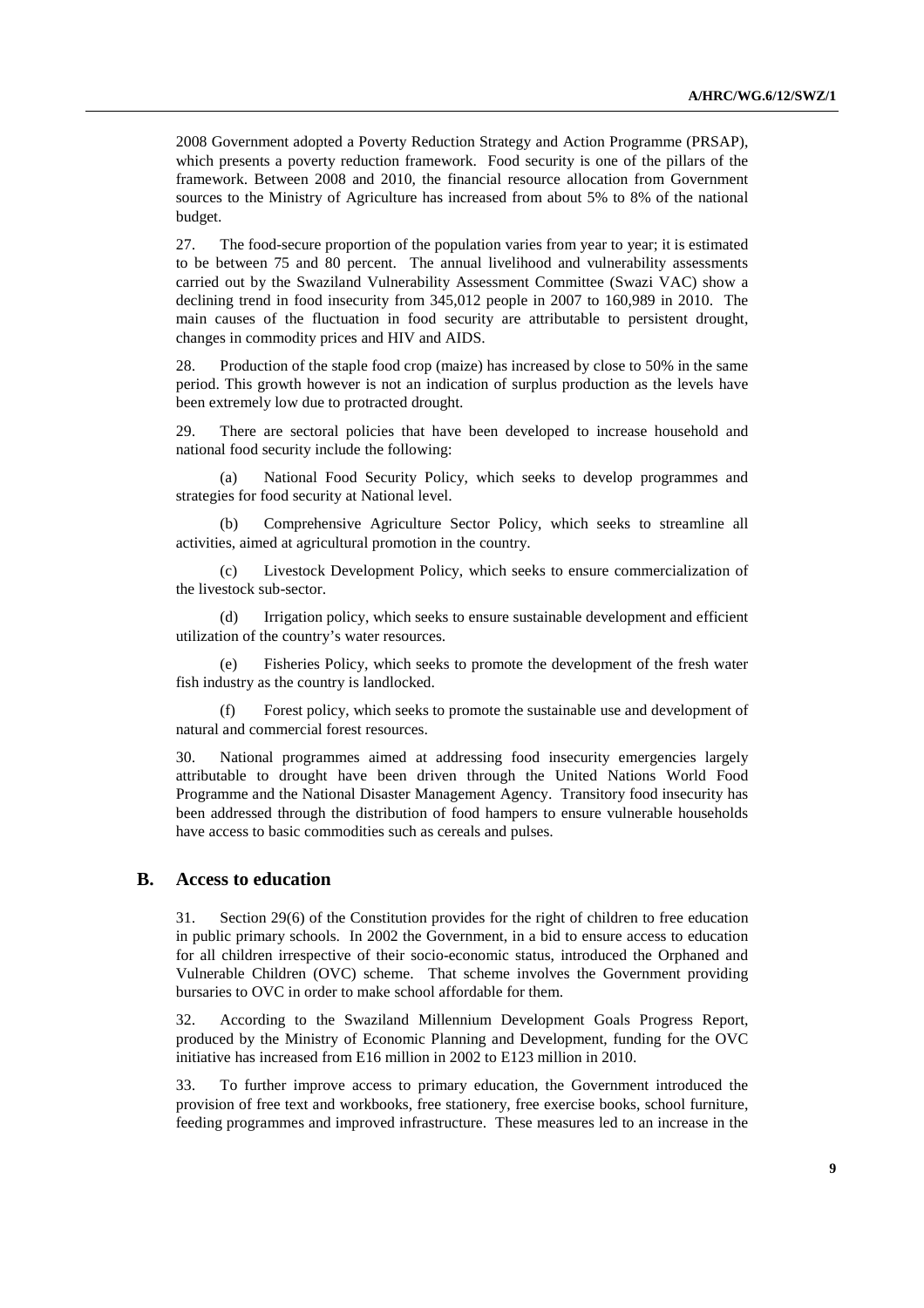net enrolment ratio in primary school that is the number of children that are of official primary school-age and enrolled in primary school over the total population of children in official primary school age. The Education Management Information System (EMIS) survey report for 2008/2009 records that the primary school net enrolment ratio in 2000 was 79% rising to 82% in 2004 and 87% in 2007.

34. A major milestone occurred in 2009 when the Government launched the Free Primary Education (FPE) programme in grades 1 and 2. FPE is the implementation of the right guaranteed by section 29(6) of the Constitution. FPE is designed to extend to an additional grade every year so that by 2015 all grades are covered. However the roll out of FPE may be affected by fiscal crisis that the country is currently experiencing. The fiscal crisis is caused by a decline in revenue payments from the Southern Africa Customs Union (SACU).

35. In 2010 The Free Primary Education Act was enacted to give effect to this right. Section 10(1) of the Act compels parents to send their children to school on pain of prosecution.

36. In the grades where FPE has not yet been introduced, the Ministry of Education continues to provide free text and workbooks, free stationery, free school furniture and free exercise books.

37. FPE has led to a significant increase in the net enrolment ratio. The preliminary report of the Multi Indicator Cluster Survey, 2010 (MICS) indicates that the net enrolment ratio stands at 97%.

38. The Government has adopted programmes aimed at removing barriers to access to Secondary Education. These programmes are the introduction of a book rental scheme, the building of new schools and classrooms as well as the implementation of a feeding scheme. These interventions have led to an increase in the gross enrolment rate. According to the Education Management Information Systems (EMIS) report of 2009/2010 in 2009 the provisional gross enrolment rate in Lower Secondary Schools was 75%. 78% of those children were male and females constituted 72%. For 2010 the provisional gross enrolment rate was 78%, 81% of whom were male and 75.5% were female.

39. In Senior Secondary Schools the provisional gross enrolment rate in 2009 was 34%. 36% of these pupils were male and 33% were female. In 2010 the provisional gross enrolment had risen to 57%, males constituted 58 % of those pupils and females 55%.

40. Tertiary Education is widely accessible to most Swazis. The Government awards scholarships to students attending local institutions of higher learning. Scholarships are also awarded to students studying in international tertiary institutions depending on the country's development needs.

### **C. Rights of children**

41. According to the 2007 Population and Housing Census, there are 481,945 children below the age of 18 and they comprise 47% of the population.

42. The Constitution provides the legal framework for the protection of children's rights. Section 29 provides for the rights of children to know and be cared for by their parents or guardians, access to education, medical treatment, and protection from all forms of exploitation and abuse and abolishes the status of illegitimacy for children born out of wedlock. In 2009 the Government adopted The National Children's Policy which seeks to promote, protect and fulfil the rights of all children and ensure their full development and long-term welfare including their physical and psychosocial development.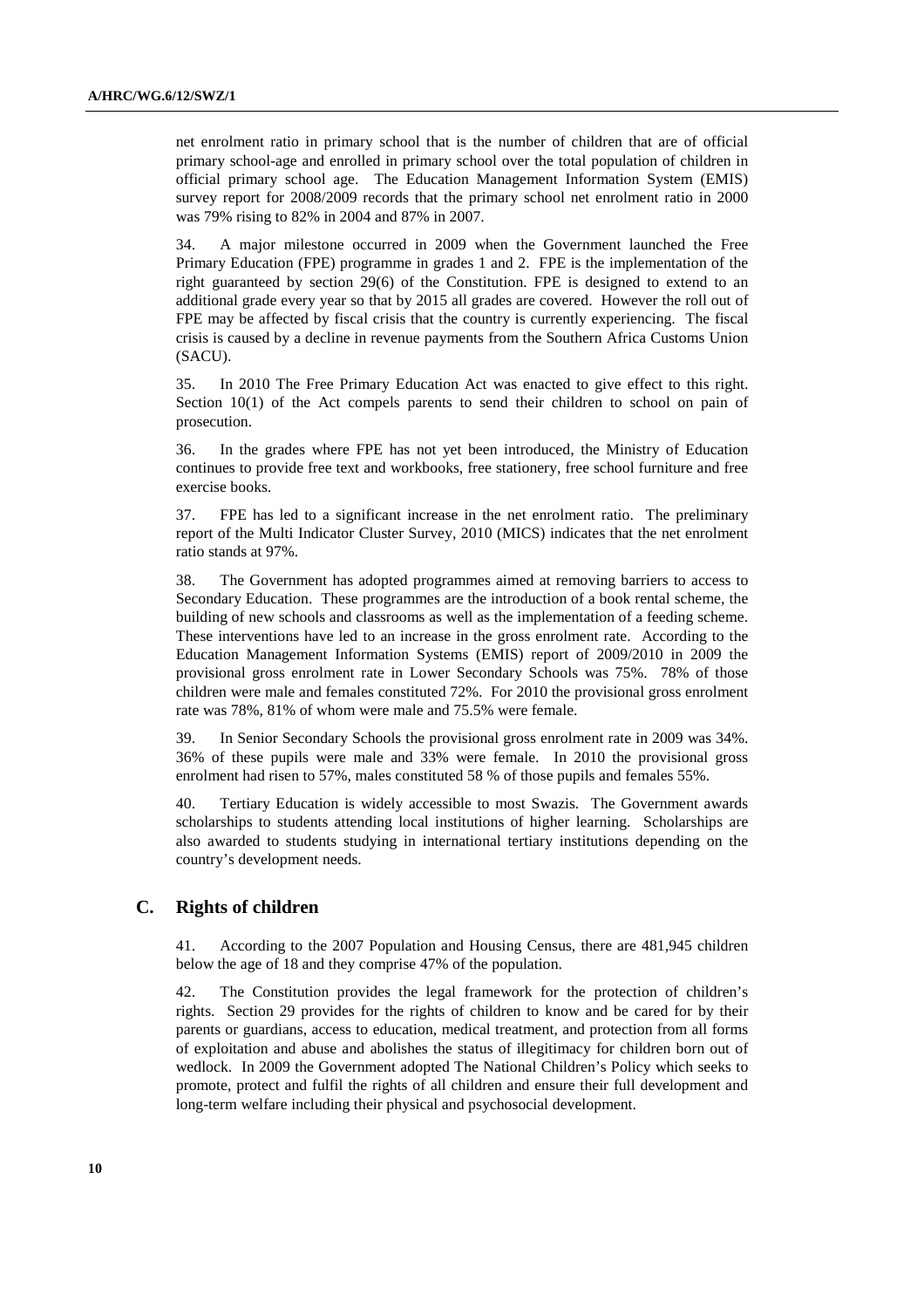43. A bill, the Child Welfare and Protection Bill of 2011, intended to give effect to the provisions of the Constitution and the country's obligations under the CRC and the African Charter on the Rights and Welfare of the Child (ACRWC) is currently before Parliament. In terms of section 238 of the Constitution an international agreement becomes binding on Swaziland by an Act of Parliament or a resolution of at least two-thirds of the members at a joint sitting of the two Chambers of Parliament. The ACRWC is still awaiting ratification by a joint sitting of both chambers.

44. According to the first Swaziland Demographic and Health Survey (DHS) for 2006/2007 the Country has a high prevalence of HIV and AIDS. This has led to an increase in the number of orphaned and vulnerable children (OVC). The EMIS report of 2009/2010 reveals that up to 53% of all children are either orphaned or vulnerable. There are a number of social services aimed at the most vulnerable children groups in the country:

(a) OVC education fund which provides for this group of children's school fees from Grade 4 up to completion of secondary school.

(b) Child Support Grants that are allocated to orphanages around the country.

(c) Neighbourhood Care Points (NCP) are service delivery points at community level. At NCPs children come daily to receive care and psychosocial support, a meal, basic health care, educational and recreational activities. Currently there are 48,248 children aged under 5 years registered in 1,495 NCPs located countrywide. Training is provided to caregivers to improve their skills in catering for the children's needs.

45. The CRC states that all children have the right to be registered immediately after birth. The Ministry of Home Affairs is responsible for issuing birth certificates of new born babies and other citizens. The birth registration process has been expanded to all main public hospitals in the country. Since 2007 the Government in collaboration with UNICEF has been engaged in a birth registration programme to improve child birth registration across all communities in the country.

46. The DHS for 2006/2007 put the rate of birth registration of children under 5 years at 30%. The birth registration process has seen an increase in the rate of birth registrations. MICS 2010 reports that the figure has escalated from 30% in 2007 to 49% in 2010.

#### **D. People living with disabilities**

47. The Disability Profile of 2011 which was taken from the 2007 census data estimates, states that persons living with disabilities constitute 17% of the population. The prevalence of disability increases with age and is higher in rural areas than it is in urban areas. The common types of disabilities are visual impairment, hearing disabilities, multiple disabilities, mental, speech and physical disabilities. Government has undertaken a situational analysis on children and young persons, and is in the process of drafting a national disability policy.

48. The Ministry of Education has made provision for Special Pupils to access Basic Education by implementing an Inclusive Education (IE) policy in all schools. School structures are being modified to enable disabled children to access education without obvious barriers. There are specialized schools for the deaf. For the visually impaired programmes include provision of Braille text books, Braille machines and the establishment of two resource centers for special needs children where teachers and pupils will access teaching and learning materials.

49. There is a Public Assistance Fund (PAF) which provides, amongst others, wheelchairs and ad hoc cash grants. However due to financial constraints, the PAF is unable to adequately address the needs of the disabled.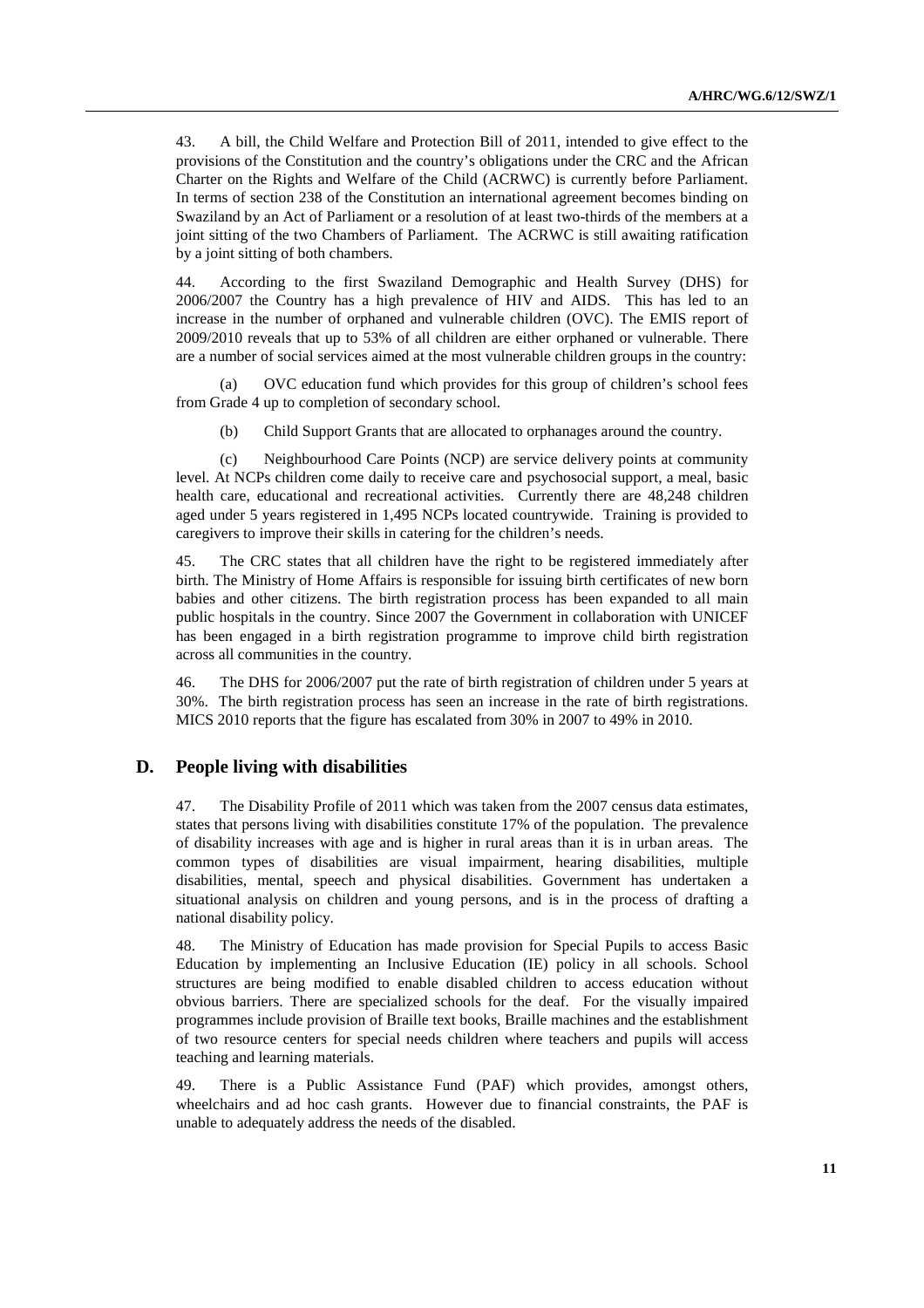### **E. Women's rights**

50. Sections 20 and 28 of the Constitution have introduced significant changes in as far as non-discrimination and the rights of women are concerned. Section 20 prohibits discrimination on several grounds including sex. Section 28 is a provision dedicated specifically to the rights and freedoms of women.

51. Section 94(2) of the Constitution provides that of the 10 Senators elected by the House of Assembly, 5 should be women. Section 94(3) states that of the 20 Senators appointed by His Majesty the King, eight should be women. In terms of section 86(1) where after an election, it is apparent that women do not constitute at least 30% of the total membership in Parliament, a special procedure should be invoked to elect 4 additional women – 1 from each Region – into the House.

52. In the 2008 elections, 7 women were elected at *tiNkhundla* level into the House of Assembly while 2 women were appointed by the King. In Senate, of the 10 members nominated by members of the House, 5 are women and of the King's 20 appointees, 7 are women. These numbers represent 22% of Parliament's total women membership. The target of 30% was not met inspite of a campaign launched by the Government encouraging the electorate to vote for women.

53. In 2010 the Government adopted the National Gender Policy. The primary objective of the policy is to ensure equitable access by all persons to education, training, health services and control over resources such as land and credit for improved quality of life.

54. Between April 2008 and March 2009 the Swaziland Action Group Against Abuse (SWAGAA) a Non-Governmental Organization, counselled 358 victims of physical abuse and 219 victims of sexual violence. SWAGAA counselled 257 victims of physical violence and 194 victims of sexual violence for the period April 2009 to April 2010. To address the problem of domestic violence and sexual offences the Domestic Violence and Sexual Offences Bill was tabled in Parliament in 2009 where it still pending. The aim of the bill is to protect all persons from harm caused by sexual acts and acts of domestic violence.

55. An audit of existing law for compliance with sections 20 and 28 of the Constitution and CEDAW has been completed. As a result of the audit a cluster of family laws inclusive of the Marriage Bill and the Administration of Estates Bill have been drafted and are awaiting Cabinet approval before they are tabled in Parliament. The Government has tabled the Deed Registry (Amendment) Bill in Parliament. The tabling of the Bill is in compliance with the order of the Supreme Court in the *Aphane* case. The object of the Bill is to amend the Deeds Registry Act so as to bring it in conformity with the provisions of the Constitution.

### **F. Social security for the elderly**

56. The Department of Social Welfare (DSW) has the task of protecting and providing social assistance to vulnerable older persons who are currently facing challenges of poverty, neglect, abuse and ill health.

57. The Old Age Grant (OAG) was introduced in April 2005. In terms of the 2007 census there are 56,385 people aged 60 and above which is 5.5% of the population. The DSW estimated that roughly 49,000 older people obtained the OAG in 2006/07. Currently, it estimates that 55,000 older persons receive the OAG. Delays in paying the OAG and money leakages are challenges faced by the Government in providing social assistance to the elderly.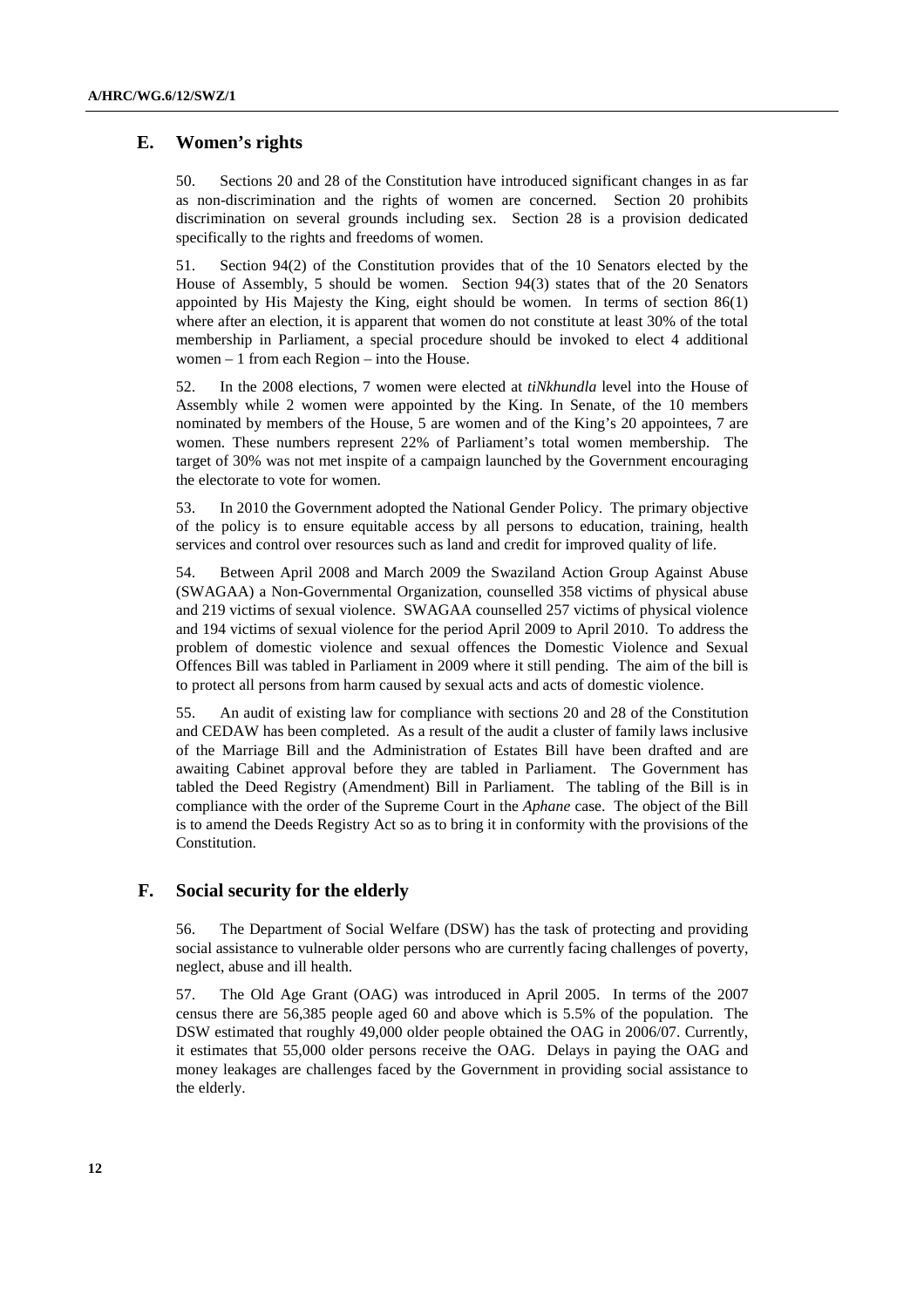58. Empirical evidence from a study conducted by Help Age International, UNICEF, Regional Hunger & Vulnerability Programme in 2010, shows that the OAG has impacted many aspects of beneficiaries` lives as well as their household characteristics.

59. Considerable impacts have been noted both for the beneficiaries themselves, and for other members of their household. One of the most visible outcomes of vulnerability amongst the elderly is hunger and food insecurity, and receipt of the OAG undoubtedly seems to reduce these conditions in terms of meal frequency, meal quality, ability to purchase food (directly or indirectly), and benefiting from economies of scale by buying in bulk.

### **G. Access to health services**

60. The Government is obligated to deliver people centred health care services to the entire nation, irrespective of geographical location or socio economic status. The ultimate goal is to improve people's health by providing comprehensive, integrated, equitable, quality and responsive essential health care services.

61. The country delivers health care services using the Primary Health Care Approach as outlined in the National Health Policy of 2007, which is operationalized by the Health Sector Strategic Plan 2001–2013. Specific developments directed to increasing access to health include:

62. Free primary health care services for the nation. This policy has been in operation for over 15 years now and government continues to support its implementation.

(a) Highly subsidised secondary and tertiary health care services. In all public hospitals, the patients pay less than U\$ 2.00 for consultation and medication. The government continues to subsidize the nation for these services regardless of the increases in the price of drugs.

(b) Highly subsidised specialist health care services for the disadvantaged population through a special Medical Fund. Civil servants and their immediate family members also have been provided with a medical scheme, financed by government for specialist Health Care services.

(c) The proportion of the national budget allocated for Health continues to increase towards the Abuja Declaration that calls for a 15% allocation. Currently the country is at 18%, having increased from 6% four years ago*.* Despite the fiscal challenges faced by the country, the health sector has been spared from the budgetary cuts and has remained as a priority.

(d) Regarding access to health facilities, a majority of the population is within an 8km radius to a health facility. For hard to reach communities, mobile outreach health care services are provided. According to the Service Availability Mapping Report (SAMR) of 2010 the total number of health facilities has increased from 223 in 2008 to 265 in 2010*.*There are 25 health facilities per 100, 000 people. However, topography still makes access a challenge in some areas.

(e) The SAMR states that in 2008 there were 201 physicians working in the country and the number has increased to 241 in 2010. Similarly the doctor to patient ratio increased from 19.7 per 100, 000 population in 2008 to 23 per 100, 000 population in 2010 reflecting a 3.3% increase. Nurses form the bulk of the Human Resources for Health. There has been an increase in the number of nurses practising in the country from 1,778 in 2008 to 1,911 in 2010.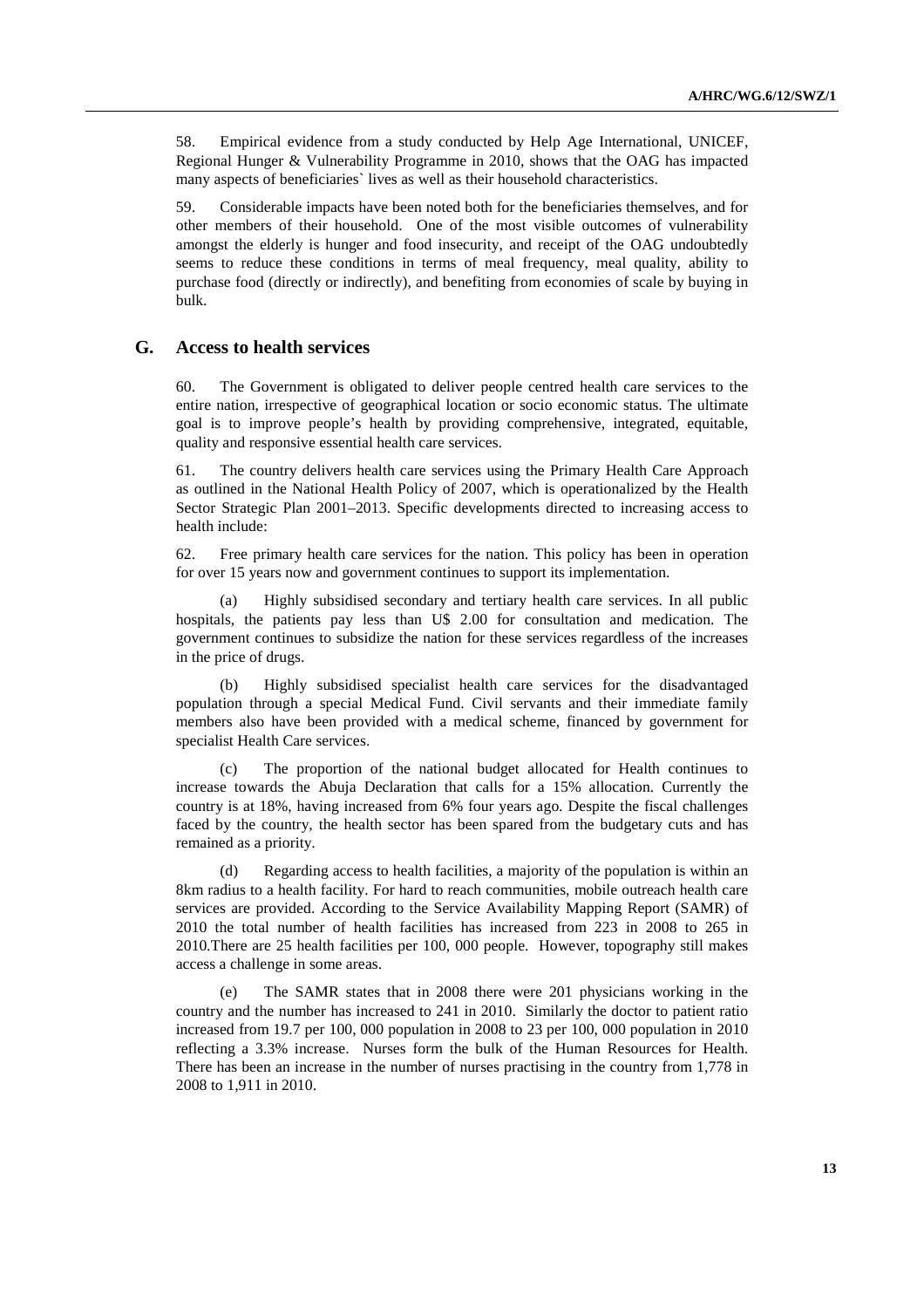(f) To improve the quality of services provided to the nation, the Government revised the Essential Health Care Package in 2010, to be responsive to the present day disease burden within the population.

The government has recently launched a programme for the provision of free medical treatment for the elderly.

#### **H. Access to potable water supply**

63. Section 210 of the Constitution places the ownership of water resources on the State. According to this provision, the State is tasked to ensure that the resource remains available for the future generations of Swaziland.

64. More than two thirds of households have access to improved water sources, and three in four households are within 15 minutes of their drinking water supply. About 73% of urban households have water piped into their dwellings or yards, while about 23% of rural households have direct piped water. Rural households also rely on public taps, surface water and dug protected wells for their drinking water.

65. The Demographic and Health Survey (DHS) of 2007 shows that in urban areas alone, sustainable access to improved water sources increased slightly from 89% in 1997 to 91.9% in 2007. The latest study by the Swaziland Water Services Corporation reveals that access to improved water stood at 95% in 2009. On the other hand, the DHS indicates that sustainable access to drinking water in rural areas has been improving since 1997 from 40% to 54% in 2007 and 59% in 2009. Based on current commitments it is anticipated that in rural areas these figures will increase to 61% by the end of 2011 through the installation of sixty micro schemes (hand pumps) and the completion of five macro schemes. Projections are that by 2013, rural water supply will increase to 79%.

66. The Government has a target of providing potable water to every citizen by 2022, however insufficient funding and settlement patterns especially within rural areas present challenges to the fulfilment of this goal.

#### **I. Access to land**

67. The right of access to land is protected by sections 19 and 211 of the Constitution. The country's land tenure system consists of Swazi Nation Land (SNL), Title Deed Land (TDL) and Crown Land. SNL can further be divided into three categories: Swazi areas, land concessions and farms that were bought back by the Government after Independence.

68. All land other than privately held TDL vests in the King in trust for the Swazi Nation. Chiefs who are placed in charge of demarcated areas administer Swazi Areas on behalf of the King. There are pending court cases concerning whether the chiefs' powers of administration extend to land concessions and the farms that were bought back.

69. Section 59(6) of the Constitution requires the State to settle the "land issue" and the issue of the land concessions expeditiously so as to enhance the economic development and the unity of the Swazi people. That section is located in Chapter V of the Constitution which is the Directive Principles of State Policy. Although these Principles are not justiciable, section 56(1) of the Constitution states that the Principles shall guide the State in taking and implementing any policy decisions for the establishment of a just, free and democratic society. To this end in 2009 the Government drafted a land policy; the vision of which is to maximise benefits to the entire society from land on a sustainable basis. Presently the policy is awaiting consultations with relevant stakeholders.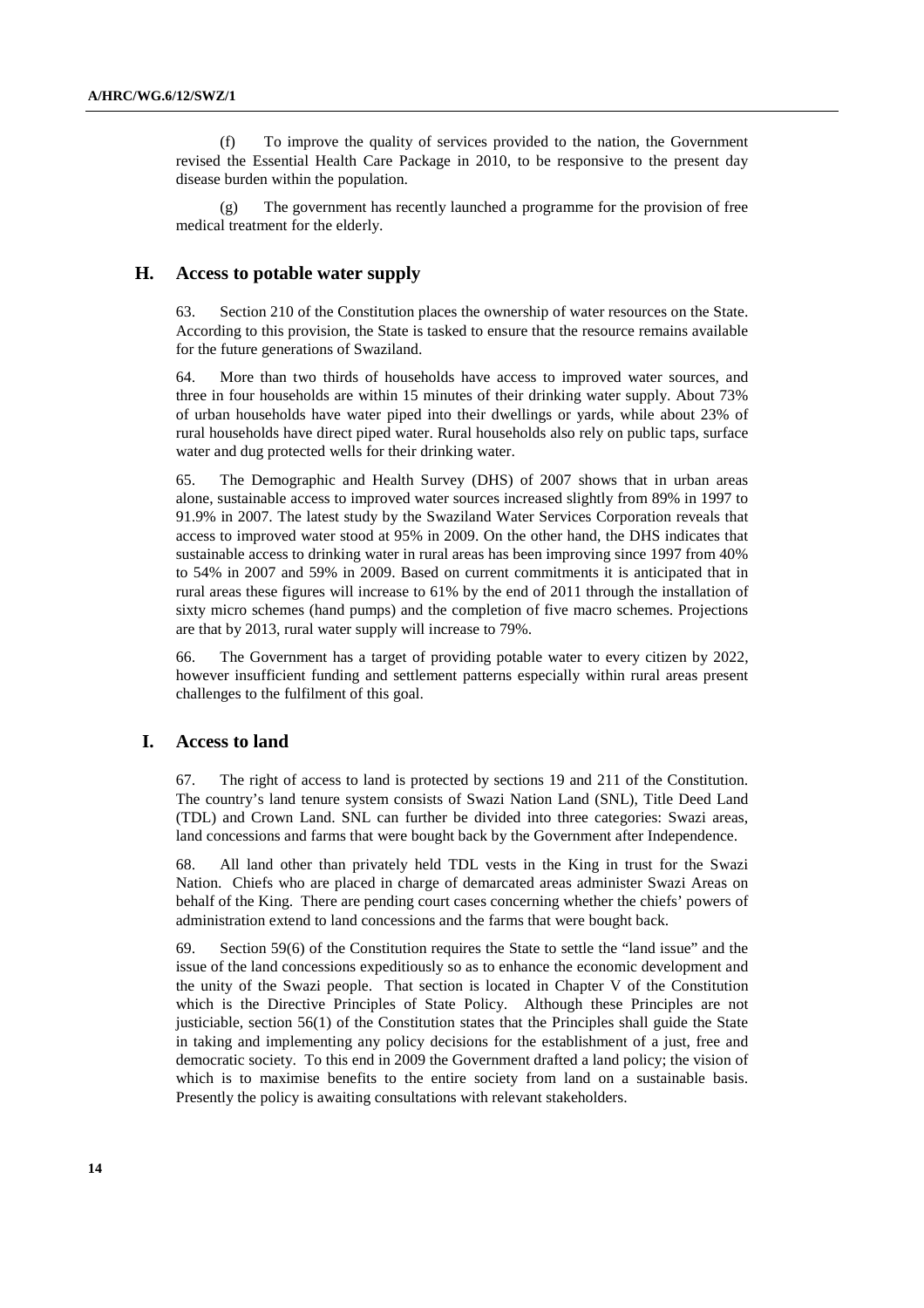70. SNL is accessed through the traditional *kukhonta* system. *Kukhonta* is the paying of allegiance to a chief as an application to become a resident of that chief's chiefdom. Prior to the advent of the Constitution SNL could only be accessed through male family members who pledge allegiance to the chief of the areas. Section 211 now allows women to have access to land on the same basis as men.

71. Access to TDL is also a challenge to women married by civil rites in community of property. This is caused by the fact these women are subject to their husband's marital power, who, even where eligible to apply for credit to purchase land, require their husband's consent to do so. The Marriage Bill when passed into law will abolish the marital power and its corollary, the minority status of women. Even where a woman is ultimately able to secure her husband's consent and the land is purchased, if she is married in community of property her ownership and control over the property is virtually removed as the land cannot be registered in her name but is registered in her husband's name.

### **J. Right to life**

72. Section 15 of the Constitution protects the right to life. Swaziland is not a state party to the Second Optional Protocol to the ICCPR and retains the death penalty. The death penalty is not mandatory and it may only be imposed on adults convicted of murder without extenuating circumstances and treason. Capital Punishment may only be carried out pursuant to a final judgment pronounced by the Supreme Court.

73. A person sentenced to death has a right to seek pardon or commutation of his or her penalty from the Prerogative of Mercy Committee. In practice the Committee commutes the sentence to life imprisonment. The death penalty was last carried out in 1983. Since then forty-five people have been sentenced to death. Forty-two of the forty-five people sentenced to death had their sentences commuted to terms of imprisonment. There are two prisoners whose death penalty has not been commuted. One of those prisoners was sentenced in 1998 and the other in 2002. The third prisoner was sentenced to death by the High Court in 2011 and his appeal against conviction and sentence is pending. In effect Swaziland though a retentionist state in law, it is abolitionist in practice.

74. The Constitution read with the Criminal Procedure and Evidence (CP &E) Act authorises the use of lethal force. In order for lethal force to be lawful, it must be reasonable, justifiable and proportionate in all the circumstances of the case. There is a perception that the uniformed services and game rangers carry out extra-judicial executions. This perception is fuelled by the fact that there are no independent bodies to investigate wherever it appears that an arbitrary deprivation of the right to life has been committed.

#### **K. Freedom of association and workers' rights**

75. Freedom of Association and the rights of workers are protected by sections 25 and 32 of the Constitution respectively. A contentious issue in connection with freedom of association is the right of political parties to contest elections. The controversy is caused by the fact that the Constitution does not prohibit political parties but at the same time section 79 of the Constitution states that the basis for election or appointment to public office is individual merit.

76. In the case of *Jan Sithole and Others v The Prime Minister and Others* Appeal Case No. 50/2008 the Supreme Court held that the Constitution does not allow political parties to field candidates in national elections.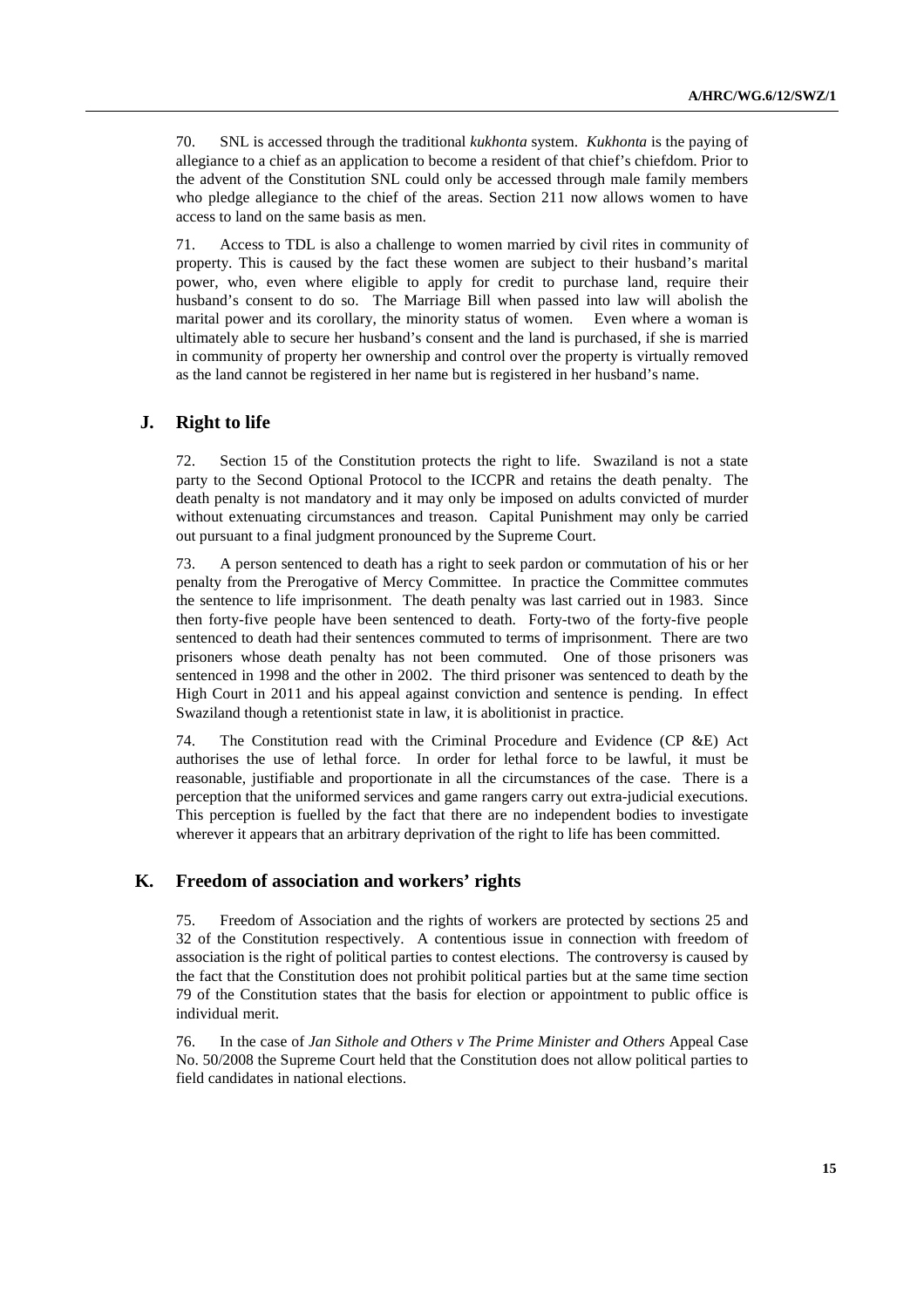77. Section 32 of the Constitution deals with the rights of workers to freely form and join a trade union for the promotion and protection of workers. Swaziland has ratified the entire core ILO Conventions and has domesticated them primarily through the Employment Act of 1980 and the Industrial Relations Act of 2000. However during its 98th Session the ILO Conference concluded that the country's laws, particularly the Public Order Act of 1963 and the Suppression of Terrorism Act (STA) of 2008 were not compliant with the Freedom of Association and Protection of the Right to Organise Convention (Convention 87) and Right to Organise and Collective Bargaining Convention (Convention 98). Government has in turn requested the ILO to point out the offensive parts of the STA. To date the ILO has not done so. In October 2010 the country was visited by a Tripartite High Level Mission which made recommendations. These recommendations are being implemented through social dialogue with social partners.

#### **L. Freedom of expression**

78. Freedom of expression which includes freedom of the press and other media is guaranteed by section 24 of the Constitution.

79. The Government owns a radio station and the only television station in the country. There is a Christian radio station that is privately owned. There are seven newspaper titles and a monthly magazine all of which are privately owned. The print media gives coverage to opposing views that are critical of the Government. The media are valuable in the fight against corruption and sensitise citizens on human rights issues.

80. Swaziland does not have any legislation that provides for an express right of citizens to access information held by the State.

#### **M. Trafficking in persons**

81. Swaziland is a signatory to the UN Convention Against Transnational Organised Crime and its protocols. The Prevention of Peoples' Trafficking and People Smuggling (Prohibition) Act was passed in 2009 to give effect to the Convention. The Act criminalises both people smuggling and people trafficking and prescribes a sentence of a period of imprisonment not exceeding 18 years for both offences.

82. There is also a task force on Prevention of People Trafficking and People Smuggling which was formed in March 2010. The mandate of the task force is to prevent the trafficking in persons through public awareness, protection of victims of trafficking as well as researching on trafficking patterns in Southern Africa.

83. There have been over twenty cases of human trafficking identified by the task force and subsequently reported to the Police. These cases are still under investigation.

# **IV. Achievements, best practices, challenges and constraints**

#### **A. Best practices and achievements**

84. His Majesty King Mswati III declared HIV and AIDS a National Disaster in 1999. This was followed by a specific budget allocation for the National HIV and AIDS Response. The National Emergency Response Council to HIV and AIDS (NERCHA) was created through an Act of Parliament. NERCHA provides support to the network of people living with HIV. This is a crucial component for addressing issues of stigma and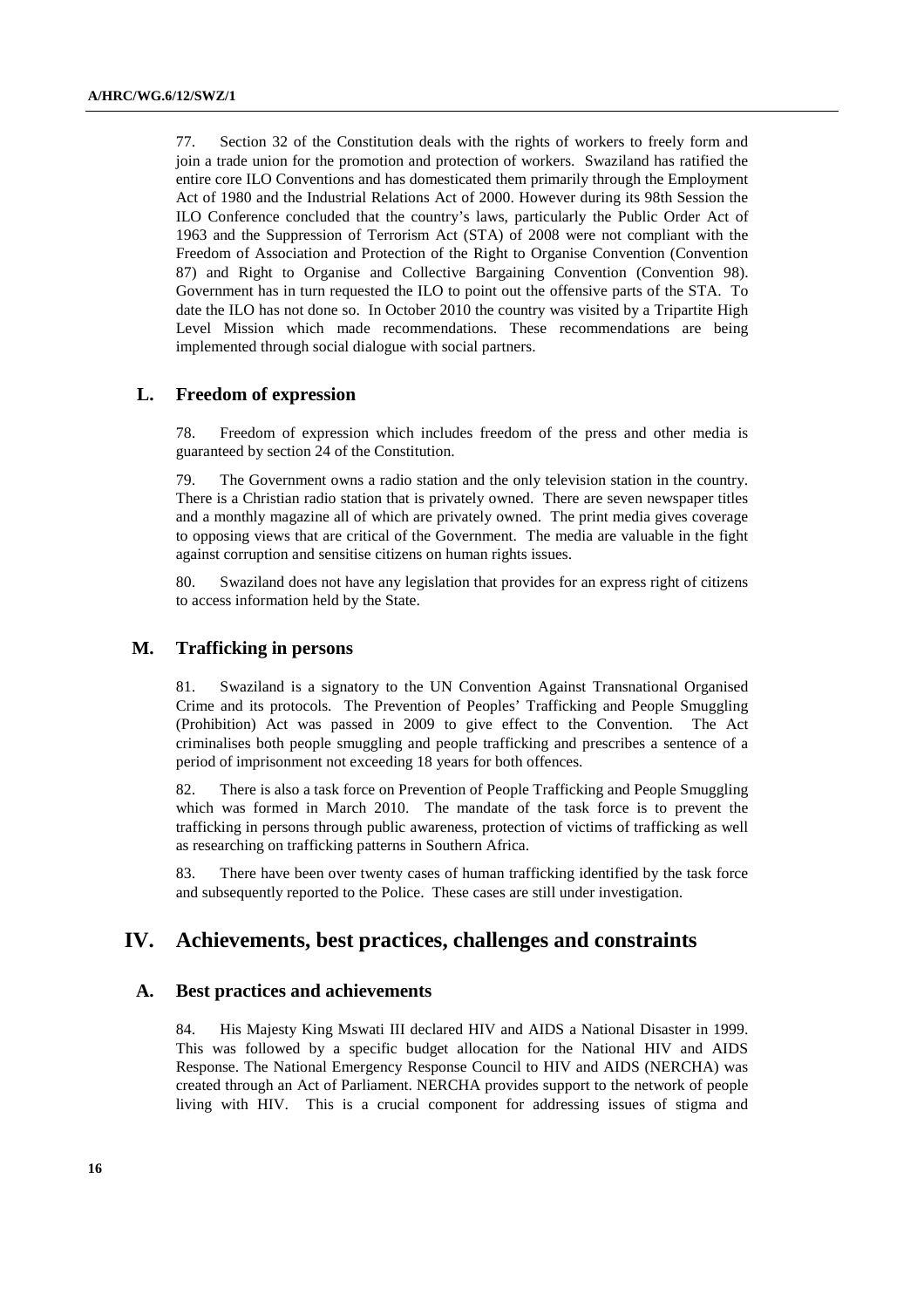discrimination. The network is also able to provide support for positive living among people who have been diagnosed as HIV positive.

85. HIV Testing and Counselling has been scaled up and integrated into other health care services such as Antenatal Care (ANC) and TB services. To date about 40% of the population have tested and they know their HIV status. This is expected to increase as the country is engaged in a home based HIV testing through a population based survey to measure the incidence of HIV. The Prevention of Mother to Child transmission program is being implemented and services are available in 85% of facilities offering ANC services. According to the Swaziland United Nations General Assembly Special Session on HIV and AIDS (UNGASS) 2010 report, the proportion of children born to HIV positive mothers enrolled in Prevention of Mother to Child Transmission (PMTCT) programme that were born HIV free is 83%. The country has embraced the move towards the Elimination of Paediatric AIDS by 2015. Furthermore Male Circumcision has been integrated into the national HIV prevention package.

86. Regarding Anti Retroviral therapy, the government of Swaziland procures the ARV drugs for the people who need them. Every year the ARV budget is provided for in addition to the normative Ministry of Health budget. According to the Swaziland UNGASS 2010 report, 75% of people in need of ART based on the CD4 cell count of 200 are on treatment. In Swaziland we do not have people on waiting lists. However, the country has adopted the new WHO Guidelines of initiating treatment using the CD4 cell count of 350 and is targeting universal access for people living with HIV. In this regard, the number of health facilities providing ART facilities has increased from 1 in 2005 to 104 in 2010 including both private and public health facilities.

87. According to MICS 2010 82% of births in the previous five years were attended by skilled health care providers. This shows an increase from 74% reached in 2007 and 70% attained in 2000 which is above the average of most African countries.

88. Malaria has been halted in the country and its impact reversed. Government developed a strategy to deal with malaria and coordinated the activities of development partners so that they all followed the strategy with Government as the team leader. According to the 2008 annual report of the Malaria programme, the proportion of the population in targeted areas protected by indoor residual spray (IRS) was 97%. In 2001death associated with malaria were 62 per 100,000 and improved to 5 in 2008. Laboratory confirmed cases of malaria show a downward trend from 670 cases in 2001 to 73 in 2008.

89. Net primary school enrolment has shown an increase from the year 2000 at 79.2% to 97% in 2010. This improvement is largely due to the introduction of the OVC initiative and FPE which commenced in 2002 and 2009 respectively. According to EMIS survey report 2008/2009, in 2009 a total of 85,530 OVC were benefiting from the scheme in primary school. The country is working towards achieving universal free primary education by 2015.

90. Swaziland has made significant strides to increase the number of women in public sector employment. In 2006 women constituted 47% of employees in the public sector. Two years later the figure stood at 49%. This suggests a strong potential for reaching the 52% by 2015 set out in Millennium Development Goal (MDG) 3. However the private sector is not performing towards the target as expected in that there is a constant downward trend of 29% in the year 2006/2007 compared with 33% for the previous years.

91. His Majesty's Correctional Services (HMCS) has a school that caters for children. Children in conflict with the law are detained separately from adults.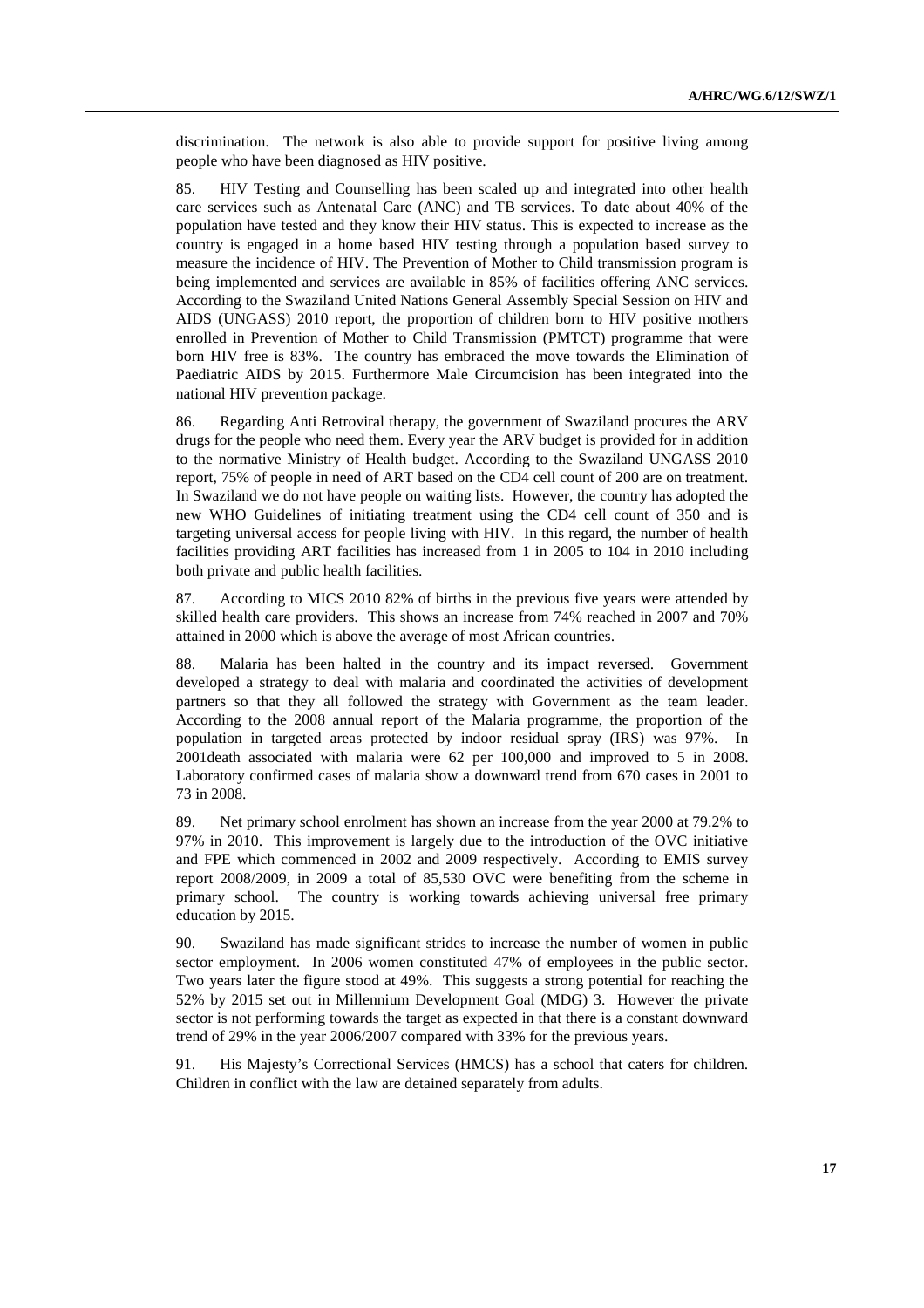92. All imprisoned children attend the school which follows the national education policy and the country's prevailing curriculum. In essence, their education is in line with that taught in public schools around the country and those sitting for external examinations, write the same examinations. While the children are attending school, they are in full school uniform and the teachers are also in formal business clothing. The school provides classes for Grade 1 up to Grade 12. The Ministry of Education provides inspectors for the school. The school is also registered as a centre for external examination. The children attending the school are allowed to engage in sporting activities with schools around the country.

93. On completion of their sentences, His Majesty's Correctional Services liaises with schools around their communities in order to solicit a place for admission for the soon-to-be released child so that she or he continues with her or his education. However, HMCS faces a challenge in finding places for children in the formal schools where the child completes his or her term of imprisonment in the middle of the school year.

### **B. Challenges and constraints**

94. Over the last 10 years Swaziland has experienced a series of socio-economic challenges that led to a less than impressive economic growth averaging around 2% per annum. A consequence of the poor economic growth is high levels of poverty in the country. According to the Swaziland Household Income and Expenditure Survey (SHIES) 2009/2010 report the number of people living below the poverty line is 63%. This is a reduction from 69% in 2000/2001.

95. The mortality rate of children and infants is still high. According to the Central Statistical Office (CSO) the child mortality rate in 1997 was 106 deaths per 1000 live births and in 2007 it stood at 120 deaths per 1000. In 1997 infant mortality rate was 78 deaths per 1000 live births and this increased to 85 per 1000 deaths in 2007.

96. Maternal mortality was 370 deaths per 100,000 in 2000 rising to 589 deaths in 2007. There is evidence that the effect of HIV and AIDS on pregnant women negatively affects the maternal mortality ratio.

97. Tuberculosis (TB) continues to be a public health threat in the country particularly so with the emergence and rising number of drug resistant cases. In addition Non Communicable diseases (NCD) are observed to be on the increase in the country.

98. Although Swaziland has ratified most of the core international human rights instruments, the country has not complied with its obligation to report to the treaty monitoring bodies. Swaziland has only submitted the initial report to the Committee on the Rights of the Child (CRC) and last submitted its periodic reports to the Committee on the Elimination of Racial Discrimination (CERD) in 1997. Further the Government has not followed up on the recommendations and suggestions made in the concluding remarks of the CRC and CERD. The initial report and first periodic report on CEDAW has been completed and will be submitted to the treaty monitoring body this year.

99. The Government advocates for education for the girl child at all levels. The net enrolment in Secondary Schools is higher for girls than it is for boys. However the gross enrolment rate for girls is lower than that of boys. This is attributable to many social factors including teenage pregnancies, the girl child bearing the burden of looking after sick relatives, early marriages and the belief that educating the boy child is a better investment than educating the girl child because the girl will leave the family on marriage and not contribute to the family.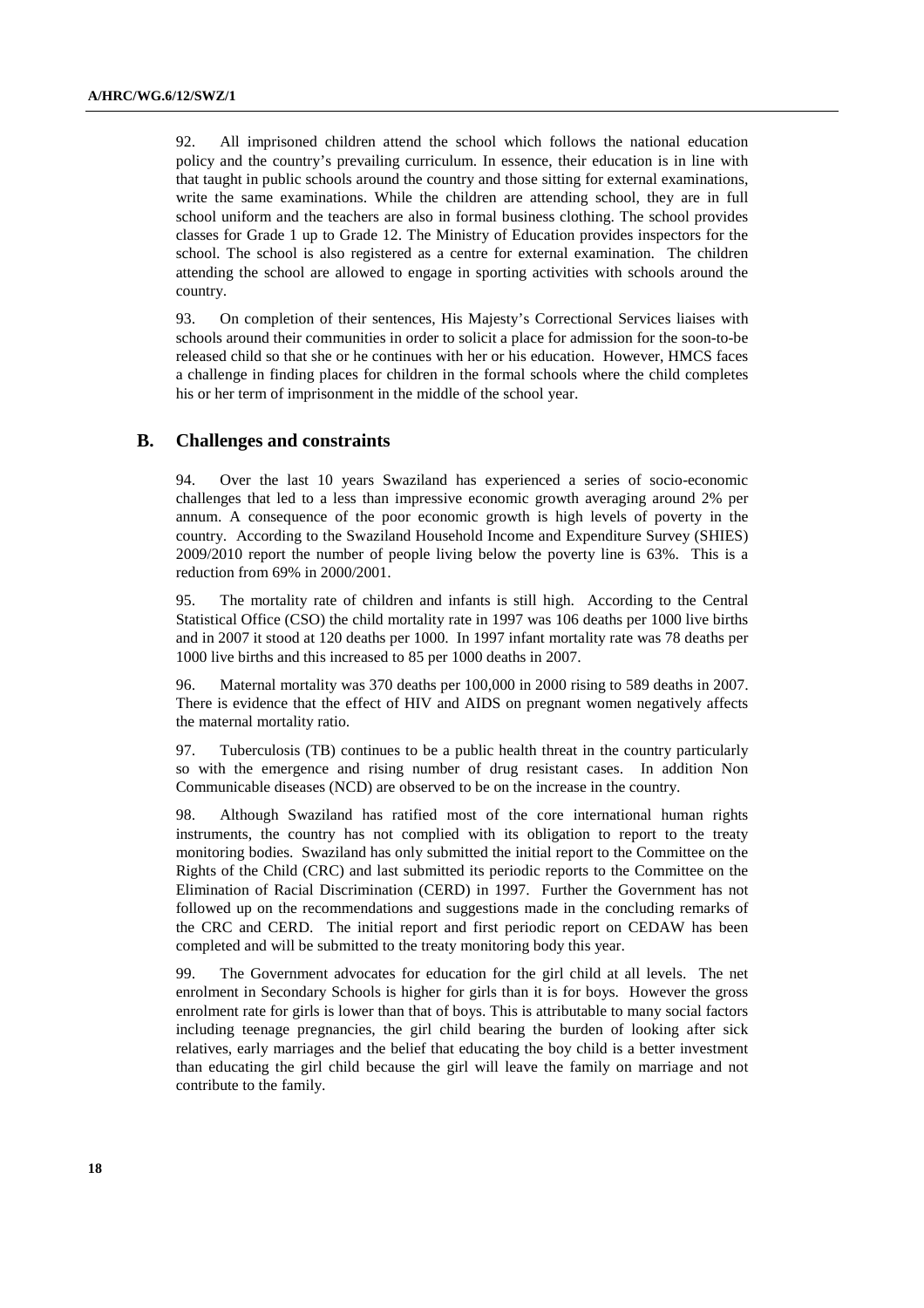100. The Constitution protects the right to a fair and speedy hearing within a reasonable time. However criminal cases take many years before they are heard. The delays have resulted in an increase in the prison population awaiting trial. The cause of the delay is the absence of a case management system, shortage of judicial officers, congested court rolls, insufficient court rooms and an endemic culture of postponement. To reduce the undue delay in the completion of cases, the High Court is amending its rules to include a case management system, additional judicial officers have been appointed and courts have been refurbished by increasing the number and size of court rooms.

101. Education and information regarding the protection and promotion of human rights is not included in the training of the Umbutfo Swaziland Defence Force (USDF), the Royal Swaziland Police Service (RSPS) and HMCS.

The NHRI is under resourced due to financial challenges and as a result it has been hampered in setting up a secretariat to operationalize its programmes and activities. In addition there is no legislation that expands on the Constitutional provisions relating to the NHRI. The government is currently in the process of drafting the Human Rights Commission Bill and a Leadership Code of Conduct Bill to give effect to the constitutional provisions.

103. Law enforcement agents have a challenge of striking a balance between enforcement of the provisions of the STA and respect for the human rights particularly the rights to freedom of expression and association.

104. The Government of Swaziland is faced with a fiscal crisis which was caused by an 11 percent of GDP drop in revenue payments from the Southern African Customs Union (SACU). The fiscal crisis has a negative impact on social programmes including OVC grant, elderly grant and other programmes with a bearing on the enjoyment of human rights. In response, the authorities have put in place a Fiscal Adjustment Roadmap (FAR) and requested IMF staff to monitor its implementation. The IMF approved a Staff-Monitored Program with Swaziland on April 4, 2011, that seeks to start the necessary fiscal adjustment, while protecting education and health sectors, and pro-poor spending and improving public financial management.

## **V. Key national priorities, initiatives and commitments**

105. The eradication of extreme poverty is the foremost priority of the Swaziland Government. In 2007 the Government adopted the Poverty Reduction Strategic and Action Plan (PRSAP). The PRSAP is the key document for operationalising the attainment of the MDGs. The Government has significant strategies aimed at the eradication of poverty:

(a) All project proposals submitted for possible funding must be in line with the PRSAP.

(b) Investing in infrastructure development in the country which has also contributed immensely to economic growth through job creation. Examples of infrastructure include road network, railway services and utilities such as electricity, water and sewerage.

(c) Through external assistance, Swaziland has successfully coordinated the facilitation of the Rural Electrification Programme which entails extending the national electricity grid to rural areas. The following benefits have been achieved:

The rural community can now power their water pumps for rural water schemes for the provision of clean water and irrigation for small-scale farming.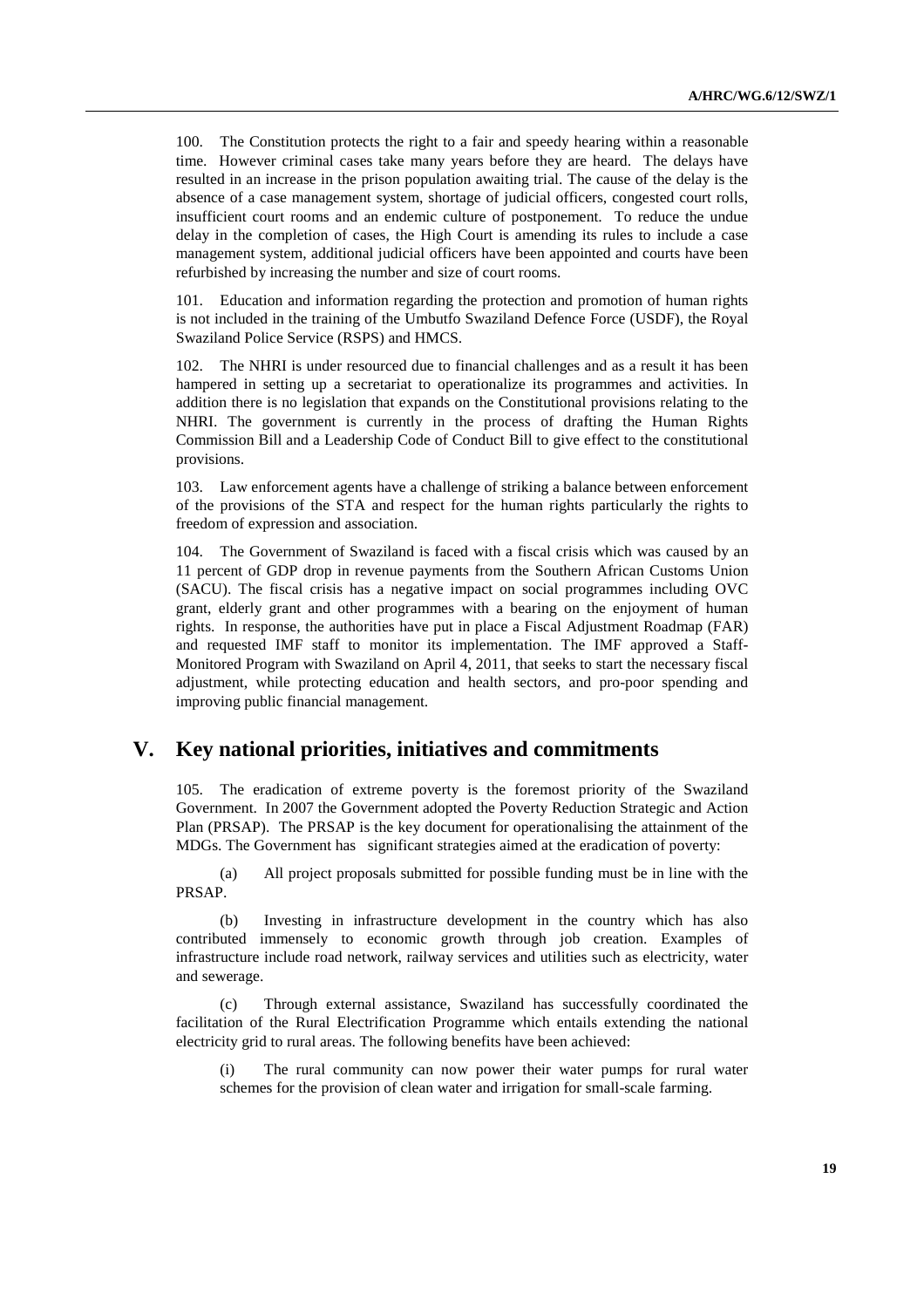(ii) Provision of educational facilities to provide a conducive environment for learning.

(iii) Provision of health care facilities for improved health standards and livelihoods.

(iv) A Micro projects Programme whose purpose is to contribute to sustained social and economic development by a process of empowering poorer Swazis in rural and peri-urban areas with special emphasis on women.

106. The Government has established programs focusing on the prevention, treatment and control of TB and Non Communicable diseases. The TB program has a special focus on community and Civil Society engagement through implementation of the Directly Observed Treatment (DOTS) approach. A national Stop TB Partnership has been established, further strengthening the role of Civil Society in the TB response. Other strategies include strengthening TB diagnostics, training of health care workers and decentralisation of TB services.

Swaziland has a specialised hospital for the management of Drug Resistant (DR) TB and this forms the nucleus for the national response to DR TB, providing technical support to other regional hospitals.

108. There is reasonable success in the delivery of TB interventions as portrayed by the improvement in the targets. The case detection as of December 2010 stands at 87% from less than 50% in December 2005. The treatment success rate stands at 68% as at December 2010. Government continues to procure drugs for TB and DR TB and stock outs are avoided through utilisation of procurement systems that are endorsed by WHO.

109. With regard to NCDs efforts are being made to formulate a comprehensive response. This process is being guided by WHO led global efforts that have called upon countries to refocus on this emerging epidemic.

110. The Government provides free Ante Natal Care (ANC) services in an effort to reduce maternal mortality and the still birth rate. What is more the Government has launched the Campaign for Accelerated Reduction of Maternal Mortality in Swaziland (CARMMS) in 2009. This campaign emphasises on community engagement in mobilising women to visit facilities for ANC and delivery.

111. In so far as infant and child mortality is concerned, there is a national Expanded Programme on Immunisation (EPI) responsible for implementing a comprehensive immunisation program to prevent morbidity and mortality among infants and children due to vaccine preventable diseases. According to the MICS indicators for immunisation have improved greatly. The Government procures all the vaccines including newly recommended ones.

## **VI. Capacity building and technical assistance**

112. The Swaziland Government seeks support in the following areas:

(a) Assistance to capacitate the national human rights institution to have a Secretariat in order to enable it to carry out its constitutional mandate to promote human rights awareness and conduct human rights training for disciplined forces and other state organs.

(b) Technical assistance with building capacity on treaty body reporting and following up on concluding observations and recommendations of special procedures and